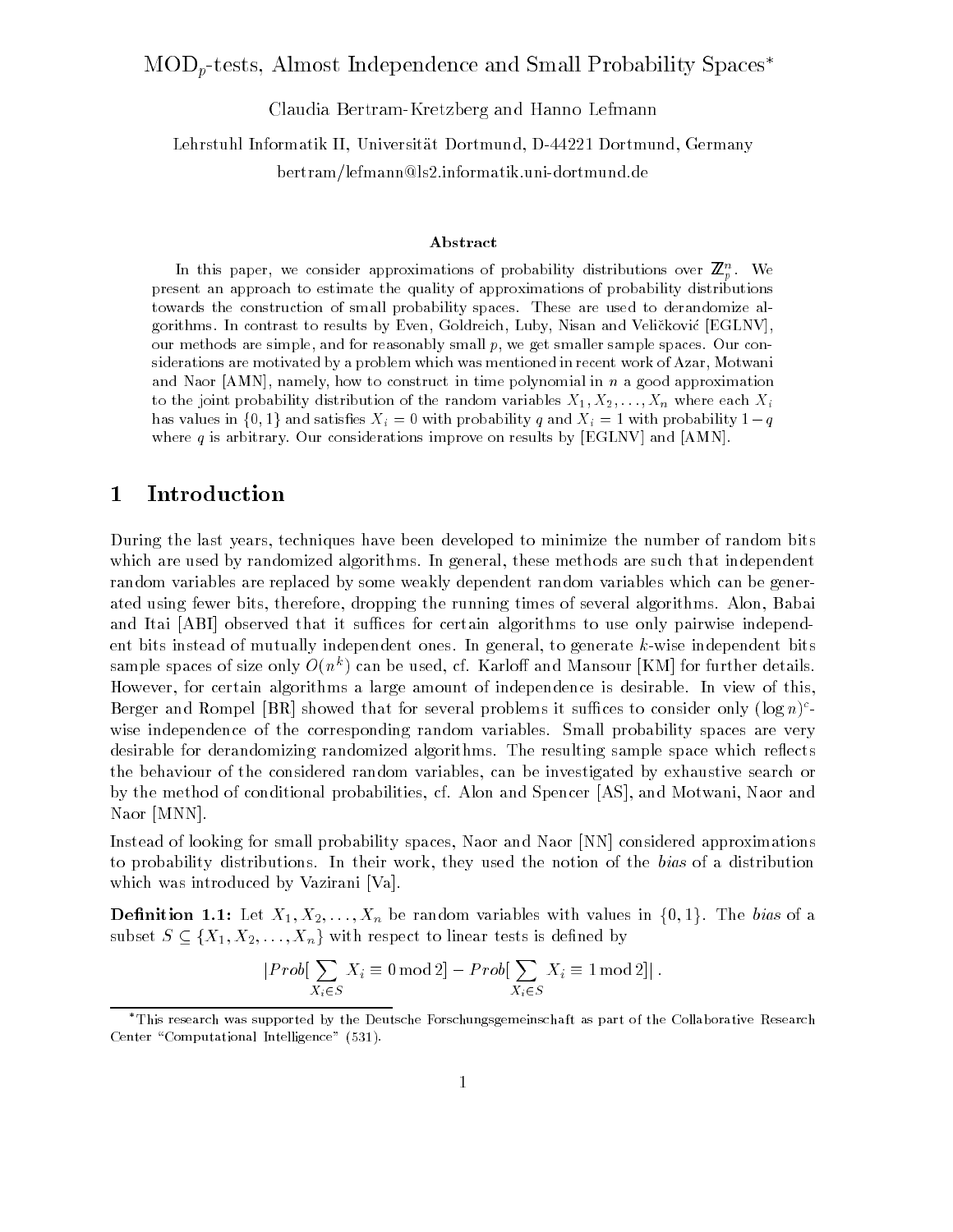In an  $\epsilon$ -biased distribution, each subset S of the random variables has bias at most  $\epsilon$ . Clearly, for mutually independent and uniform random variables the bias is zero. Naor and Naor gave in [NN] constructions of  $\epsilon$ -biased distributions where the sample space has size  $poly(n, 1/\epsilon)$ . A different construction based on Weil's theorem on quadratic residues was given by Peralta [Pe]. Alon, Goldreich, Hastad and Peralta gave in [AGHP] three constructions, including Peralta's construction, for  $\epsilon$ -biased sample spaces  $S \subseteq \mathbb{Z}_2$  with respect to linear tests in  $\mathbb{Z}_2$  of size  $O(n^2/(\epsilon^2(\log(n/\epsilon)^2))$  where  $\ell=1,0$  and 2 in the third construction. Azar, Motwani and Naor [AMN] generalized the work of [AGHP] to random variables with values from arbitrary groups, in particular, for  $p$  and  $p$  is  $p$  if  $p$  ,  $\alpha$  ,  $p$ , the set of residues modulo p. There, among others, they used Weil's theorem on character sums and Fourier transforms to obtain estimates on how to measure approximations to the uniform distribution over  $\mathbb{Z}_p^{\times}$ . Here, we use a more elementary way to achieve this, and we obtain sharper estimates. The results from [AGHP] were applied in the paper [HPS] of Hastad, Phillips and Safra where, for a collection of polynomials over  $\equiv p$  or degree at most two, they wanted to find the largest number of these polynomials which have a common root. Indeed, finding for this problem an approximate solution within a factor of  $p - \epsilon$ for any  $\epsilon > 0$  is as hard as finding the exact solution.

Besides Weil's theorem on quadratic residues, a similar behaviour of the underlying structures is given by Lindsey's inequality [BFS] or by the corresponding inequalities for Expander- respective Ramanujan graphs [LPS]. These phaenomena can be summarized under the term *Quasirandom*ness, see [CGW], namely, the structures behave approximately like random, that is, show small discrepancies. From that point of view, it is natural that the combinatorial notion of *discrep*ancy was taken into account with the work of Even, Goldreich, Luby, Nisan and Velickovic [EGLNV]. Indeed, Alon, Bruck, Naor, Naor and Roth [ABNR] used Ramanujan graphs to construct good error-correcting codes which also yield small sample spaces for approximating the joint distribution of random variables.

Azar, Motwani and Naor stated in [AMN] the problem of nding good approximations for the joint distribution of random variables  $X_1, X_2, \ldots, X_n$  with values in  $\{0, 1\}$ , where  $X_1, X_2, \ldots, X_n$ are identically distributed, and  $\Pr{oo|X_1 = 0} = 1 - \Pr{oo|X_1 = 1} = q \neq \frac{1}{2}$ . Even, Goldreich, 2 $L$  . Nisan and Velice  $L$ Gluby, namely, namely, namely, namely, namely, for a general setting, namely, for a general setting, namely,  $L$ independent random variables  $X_1, X_2, \ldots, X_n$  with values in  $\{1, 2, \ldots, m\}$  where  $Prob[X_i = j] =$  $p_{i,j}$ ,  $1 \le i \le n$  and  $1 \le j \le m$ . In [EGLNV], constructions of small sample spaces were given which approximate the joint distribution of  $X_1, X_2, \ldots, X_n$ . To do so, they used the combinatorial notion of *discrepancy*, cf. [BC]. Let  $R_n$  be the set of all axis-aligned rectangles of the *n*-dimensional cube  $[0, 1)$  . For any ninte set  $S \subset [0, 1)$  and any rectangle  $\mathbf{R} \in R_n$  with volume  $\mathcal{L}(\mathbf{x}, \mathbf{y})$  is discrepancy of S on Rn is defined by discS (Rn) = supplied  $\mathbf{R}$ 

A sample space  $S \subseteq \{1, 2, ..., m\}^{\sim}$  is  $(\epsilon, \kappa)$ -*independent* with respect to the joint distribution of the independent random variables  $X_1, X_2, \ldots, X_n$  with values in  $\{1, 2, \ldots, m\}$  if for any sequence  $(\alpha_{i_1},... \alpha_{i_k}) \in \{1,2,...,m\}$  it holds  $|r \text{row}[(X_{i_1}, X_{i_2},..., X_{i_k})] = (\alpha_{i_1}, \alpha_{i_2},..., \alpha_{i_k})]$  - $\prod_{j=1}^k p_{i_j,\alpha_{i_j}}|\leq \epsilon.$  In [EGLNV], Even, Goldreich, Luby, Nisan and Veličković showed that sets S with small discrepancy, i.e.,  $disc_S(R_n) \leq \epsilon$ , yield sample spaces which are  $(\epsilon, k)$ -independent with respect to the joint distribution of random variables. Their construction has the advantage to be universal. One construction in [EGLNV] yields an  $(\epsilon, k)$ -independent sample space  $S \subseteq \{1, 2, \ldots, m\}$  of size poly(log  $n, 2, 1/\epsilon$ ), while the other two constructions yield  $(\epsilon, \kappa)$ independent spaces  $S \subseteq \{1,2,\ldots,m\}^n$  of size  $O\left((n/\epsilon)\right)$  $(n/\epsilon)^{\log(1/\epsilon)}$  and  $O(n/\epsilon)$   $(n/\epsilon)^{\log n}$ , respectively. The results of [EGLNV] were extended and applied by Chari, Rohatgi and Srinivasan [CRS].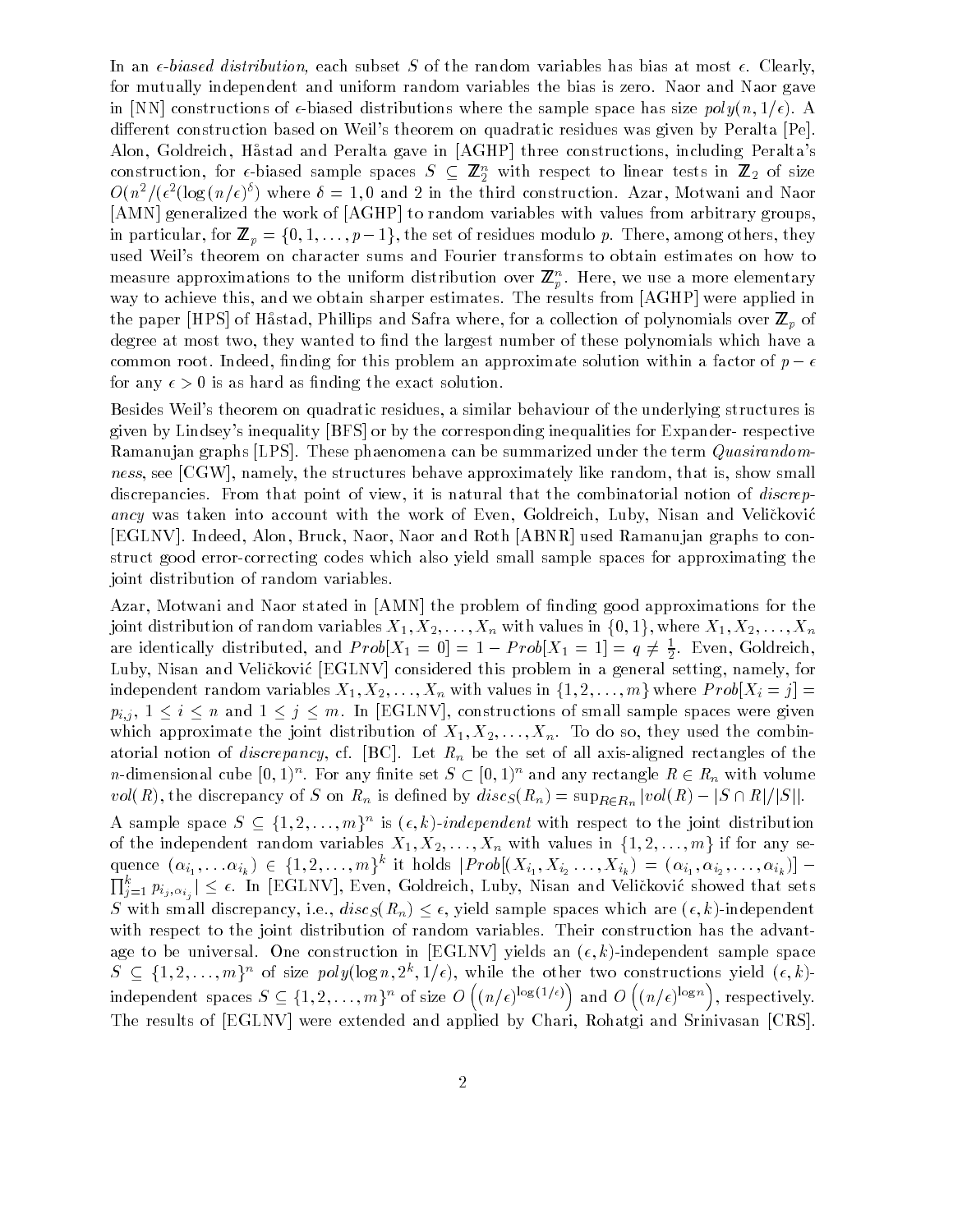Again using the notion of discrepancy and projections, they constructed an  $(\epsilon, k)$ -independent sample space  $S$  of size poly(log n, 1/e,  $min\{2^k, k^{2\log(2)}\}$ ).

The considerations in this paper are motivated by the problem from Azar, Motwani and Naor [AMN]. In contrast to the work of [EGLNV] and [CRS] where the discrepancy of axis-aligned rectangles is used, we offer a different approach for investigating approximations of probability spaces by using basic Linear Algebra. The intention behind our considerations is to give more insight towards the understanding of the underlying concepts for approximating random variables as asked for in [EGLNV].

Using our results on approximations to the uniform distribution over  $\mathbf{z}_p^{\perp}$ , we show, by conapsing nonzero entries to 1, how good this strategy measures the deviation distance between these distributions. For uniformly distributed random variables and reasonably small values of  $p$ , the quality of our approximation is better than the one of [CRS] and [EGLNV], i.e., the sample spaces have size  $O(p^2n^2/\epsilon^2)$ . Otherwise, the quality of our approximations is comparable to that of [CRS], i.e., for identically distributed independent binary random variables  $X_1, X_2, \ldots, X_n$ with P rober  $\mathbb{R}^n$  and p and p and p and p and p and p and p and p and p and p and p and p and p and p and p and p and p and p and p and p and p and p and p and p and p and p and p and p and p and p and p and p and p sample space  $S$  is  $O(2^{2n}p^2n^2/\epsilon^2)$ . It should be mentioned that by using parity check matrices of BCH-codes as in [ABI] and [NN], in all these upper bounds for  $|S|$  the n can be replaced by  $k^2$  · log<sub>p</sub> n for  $p \geq 3$  and by k · log n for  $p = 2$ . In all these upper bounds for  $|S|$ .

However, for some applications our concepts seem to be more appropriate. Especially, if one wants to apply the results in circuit theory. Namely, Krause and Pudlak [KP] show by a probabilistic argument that  $\{AND, OR, NOT\}$ -circuits of quasipolynomial size (i.e., size  $exp((\ln n)^{O(1)}))$ can be realized by a threshold  $MOD_p$ -circuit of quasipolynomial size. Similarly, one can show that, say, a threshold  $AND$ -circuit can be simulated by a threshold- $MOD_p$ -circuit. By choosing  $MOD_p$ -gates with  $\epsilon$ -biased weight vectors, one can construct such threshold- $MOD_p$ -circuits approximatively, cf. [Be].

### 2  $(\epsilon, k)$ -Independence

First we introduce some basic notation. Let  $p$  be a strip  $p$  prime number of  $p$  as  $p$  and  $p$  and  $p$   $\cdots$  ;  $p$   $\cdots$   $p$ be the set of residues modulo p. For positive integers n, the set  $\mathbb{Z}_p = \{0, 1, \ldots, p-1\}$  is the nfold cartesian product of  $\mathbf{z}_p$ , for sequences  $\alpha = (\alpha_1, \alpha_2, \ldots, \alpha_n) \in \mathbf{z}_p$  and  $\rho = (\rho_1, \rho_2, \ldots, \rho_n) \in \mathbf{z}_p$  $\mathbb{Z}_p^n$ , let  $\langle \alpha, \beta \rangle_p \equiv \sum_{i=1}^n \alpha_i \beta_i \bmod p$  denote the inner product of  $\alpha$  and  $\beta$  modulo p. Let  $0^n = (0, 0, \ldots, 0)$  be the sequence of length n which has only zero entries.

We introduce some basic notions from probability theory. By a sample space, we will understand a subset  $S \subseteq \mathbb{Z}_p^n$ .

**Definition 2.1:** a) Let p be a prime. For a random variable X with values in  $\mathbb{Z}_p$ , let the bias of  $X$  be defined by

$$
bias(X) = (p-1) \cdot Prob[X=0] - Prob[X \neq 0].
$$

 $\mathbf{A}$  random variable  $\mathbf{A}$   $\subset$   $\blacksquare$   $p$  is  $\in$  biased if joins  $\mathbf{A}$   $\subset$   $\mathbf{A}$ 

b) The sample space  $S \subseteq \mathbb{Z}_p$  is e-*biased* with respect to MOD<sub>p</sub>-tests if for each  $c \in \mathbb{Z}_p$ and each sequence  $p = (p_1, p_2, \ldots, p_n) \in \mathbb{Z}_p^{\times} \setminus \{0\}^n$  the following is valid: if a sequence  $\Lambda$  =  $(x_1, x_2, \ldots, x_n) \in S$  is chosen uniformly at random from S, then the random variable  $( $\beta, X > p$$  $+c \mod p$  is  $\epsilon$ -biased.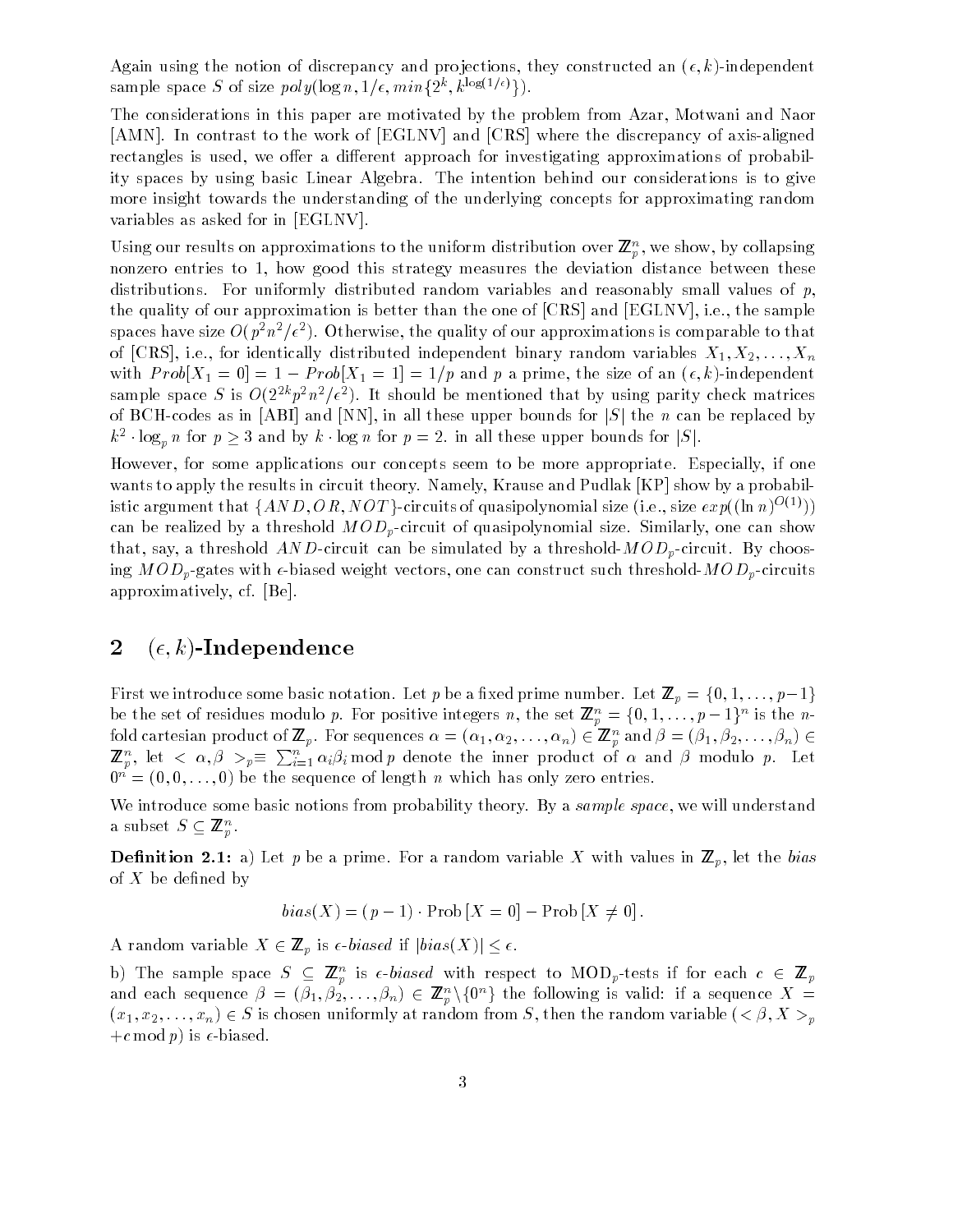c) for a fixed positive integer  $\kappa$ , the sample space  $S \subseteq \mathbb{Z}_p$  is  $\epsilon\text{-}values$  with respect to MOD  $_p\text{-}ness$ of size at most k if for each  $c \in \mathbb{Z}_p$  and each sequence  $\rho = (\rho_1, \rho_2, \ldots, \rho_n) \in \mathbb{Z}_p^\times \setminus \{0^\sim\}$  where at most k entries of  $\beta$  are nonzero, the following is valid: if a sequence  $X = (x_1, x_2, \ldots, x_n) \in S$  is chosen uniformly at random from S, then the random variable  $( $\beta, X > p + c \mod p$ )$  is  $\epsilon$ -biased.  $d$ ) A sample space  $S \subseteq \mathbb{Z}_p^m$  is called  $(\epsilon, \kappa)$ -*independent* if for each  $\kappa$  positions  $1 \leq i_1 < i_2 < \ldots < i_m$  $i_k \leq n$  and any sequences  $\alpha = (\alpha_1, \alpha_2, \ldots, \alpha_k) \in \mathbb{Z}_p^{\times}$  and  $\Lambda = (x_1, x_2, \ldots, x_n) \in S$  where  $\Lambda$  is chosen uniformly at random from  $S$ , we have

$$
\left|\text{Prob}\left[\left(x_{i_1}, x_{i_2}, \ldots, x_{i_k}\right) = \alpha\right] - \frac{1}{p^k}\right| \leq \epsilon.
$$

Thus, in an  $(\epsilon, \kappa)$ -independent sample space  $S \subseteq \mathbb{Z}_p$ , each fixed sequence of length  $\kappa$  occurs as a subsequence approximately (up to  $\epsilon$ ) as often as it should.

In this paper, we will use heavily linear algebra. It turns out that the following set of functions is convenient for our purposes. For xed elements <sup>c</sup> 2 <sup>Z</sup> p and sequences = (1; 2; : : :;n);  <sup>=</sup>  $(p_1, p_2, \ldots, p_n) \in \mathbb{Z}_p$ , let  $\Psi_\beta : \mathbb{Z}_p \to \mathbb{R}$  be defined by

$$
\Phi_{\beta}^{c}(\alpha) = \begin{cases} -\sqrt{p-1} & \text{if } \sum_{i=1}^{n} \alpha_{i} \beta_{i} + c \equiv 0 \mod p \\ \frac{1}{\sqrt{p-1}} & \text{else.} \end{cases}
$$

Essentially, the function  $\Phi_{\beta}^c$  is a 'normalized' indicator function for the event  $\langle \beta, \alpha \rangle_p + c \equiv$ 0 mod  $p$ . Namely, observe that

$$
\sum_{c \in \mathbb{Z}_p} \Phi_{\beta}^c(\alpha) = -\sqrt{p-1} + (p-1) \cdot \frac{1}{\sqrt{p-1}} = 0
$$

Central in our argumentation is the following Lemma which generalizes a result of Vazirani [Va] who considered the case  $p = 2$ , cf. [AGHP].

**Lemma 2.2:** Let  $\kappa \geq 1$  be a fixed positive integer. Let  $S \subseteq \mathbb{Z}_p$  be a sample space which is  $\epsilon$ -biased with respect to MOD<sub>p</sub>-tests of size at most k. Then, the space S is  $(2 \cdot \epsilon/p \cdot (1-p \quad), \kappa)$ independent.

An elementary proof of Lemma 2.2 using basic linear algebra is given in the appendix.

By Lemma 2.2,  $MOD_p$ -tests, i.e., linear tests, are appropriate to test  $(\epsilon, k)$ -independence of sample spaces. Linear tests can be seen as tests for trying to refute randomness. As an immediate consequence of Lemma 2.2, we obtain:

**Coronary 2.3:** Let  $S \subseteq \mathbb{Z}_p$  be a sample space which is e-biased with respect to MOD<sub>p</sub>-tests. Then, for every positive integer k, the space S is  $(z \cdot \epsilon/p \cdot (1 - p \cdot k)$ -independent.

Next, we consider the distance of two probability distributions.

For any sequence  $\alpha = (\alpha_1, \alpha_2, \ldots, \alpha_k) \in \mathbb{R}^k$  of reals, let  $||\alpha||_1 = \sum_{i=1}^k |\alpha_i|$  denote the  $L_1$ -norm of  $\alpha$ . The *distance*  $d(\alpha, \beta)$  between two sequences  $\alpha = (\alpha_1, \alpha_2, \ldots, \alpha_k)$  and  $\beta = (\beta_1, \beta_2, \ldots, \beta_k)$ is defined by  $a(\alpha, \beta) = ||\alpha - \beta||_1$ . For two probability distributions  $D_1, D_2$  on  $\mathbb{Z}_p$  the variation distance of D1 and D2 is jj (D1(x))x2Z <sup>k</sup> <sup>p</sup> (D2(x))x2Z pk jj1.

Let  $X_1, X_2, \ldots, X_n$  be random variables with values in some set Y. The joint distribution is the distribution on  $Y$ , i.e., for any sequence  $(\alpha_1, \alpha_2, \ldots, \alpha_n) \in Y$  one is interested in the probability  $Prob[(X_1, X_2, \ldots, X_n)=(\alpha_1, \alpha_2, \ldots, \alpha_n)].$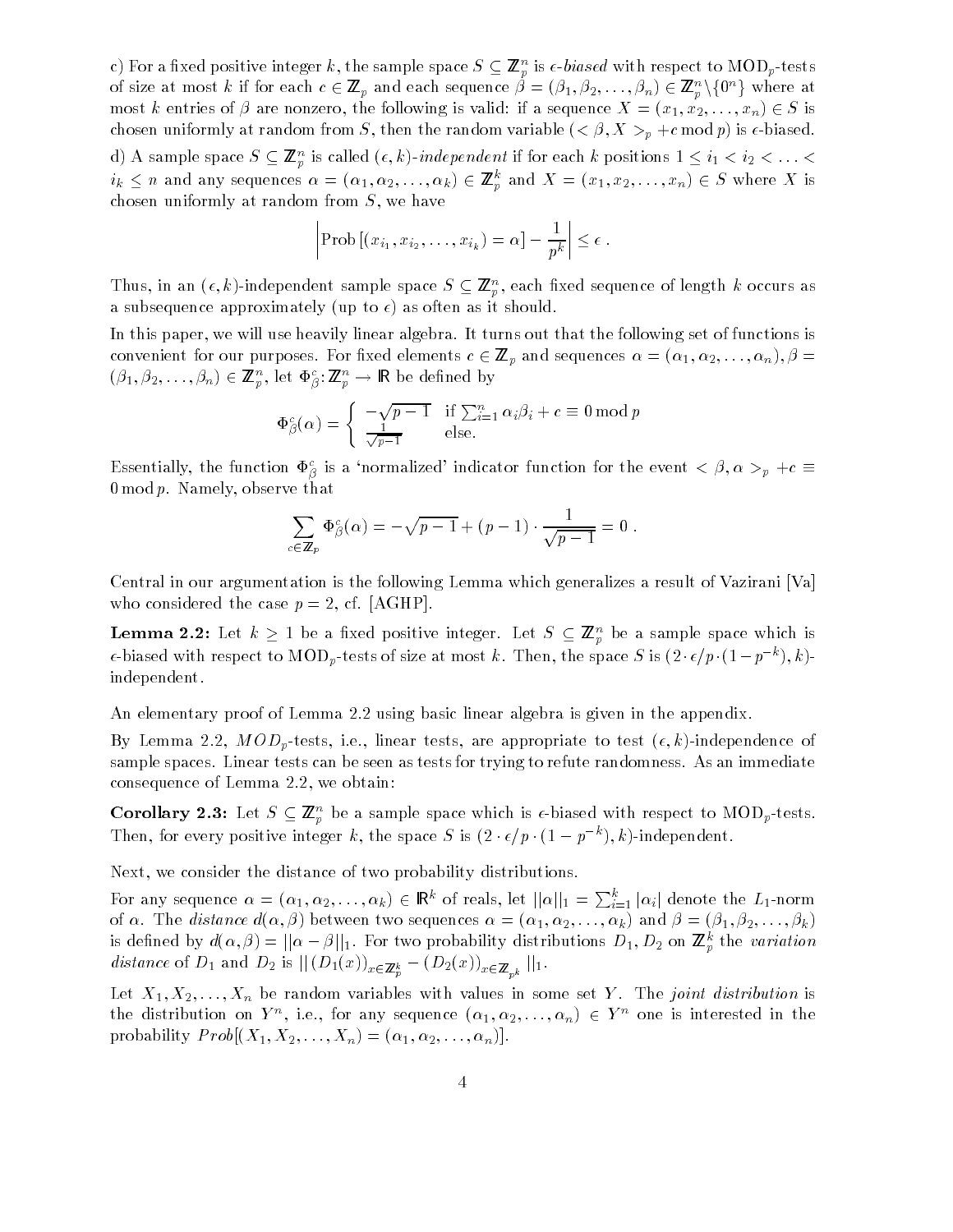**Definition 2.4:** Let  $X_1, X_2, \ldots, X_n$  be random variables with values in  $\mathbb{Z}_p$ . For a subset  $S \subseteq$  $\{X_1, X_2, \ldots, X_n\}$  let  $U(S)$  denote the uniform distribution on this subset S of random variables. Let  $D(S)$  denote the joint distribution of S. Then, the random variables  $X_1, X_2, \ldots, X_n$  are called k-wise  $\delta$ -dependent if for all subsets S with  $|S| \leq k$ , we have

$$
||D(S) - U(S)||_1 \leq \delta.
$$

**Theorem 2.5:** If the random variables  $X_1, X_2, \ldots, X_n$ , with values in  $\mathbb{Z}_p$  are  $\epsilon$ -biased with respect to MOD<sub>p</sub>-tests of size at most k, then they are also k-wise  $\delta$ -dependent for  $\delta = \epsilon$ .  $p^{k/2}/\sqrt{p-1}$ .

Thus, using a sample space of polynomial size, one can approximate well a  $\log_p n$ -wise independent uniform distribution, cf. [NN]. Theorem 2.5 strengthens a result of Azar, Motwani and Naor [AMN] where  $v = p^2 \cdot \epsilon$  was shown. The case  $p = 2$  was proved by Alon, Goldreich, Hastad and Peralta [AGHP].

For  $c \in \mathbb{Z}_p$  and  $\rho \in \mathbb{Z}_p$ , denne

$$
d_{\beta}^{c} = \sum_{\alpha \in \mathbb{Z}_{p}^{k}} \Phi_{\beta}^{c}(\alpha) \cdot p_{\alpha} .
$$

For the proof of Theorem 2.5, we use the following lemma.

Lemma 2.6:

$$
\sum_{\alpha \in \mathbb{Z}_p^k} p_\alpha^2 = p^{-(k+1)} \cdot \sum_{c \in \mathbb{Z}_p} \sum_{\beta \in \mathbb{Z}_p^k} (d_\beta^c)^2 \ . \tag{1}
$$

**Proof:** We evaluate the right hand side of (1). Using (21) (from the appendix), we infer

$$
\sum_{c \in \mathbb{Z}_p} \sum_{\beta \in \mathbb{Z}_p^k} (d_{\beta}^c)^2 = \sum_{c \in \mathbb{Z}_p} \sum_{\beta \in \mathbb{Z}_p^k} \left( \sum_{\alpha \in \mathbb{Z}_p^k} \Phi_{\beta}^c(\alpha) \cdot p_{\alpha} \right)^2
$$
\n
$$
= \sum_{\alpha \in \mathbb{Z}_p^k} p_{\alpha}^2 \sum_{c \in \mathbb{Z}_p} \sum_{\beta \in \mathbb{Z}_p^k} \Phi_{\beta}^c(\alpha)^2
$$
\n
$$
+ \sum_{\gamma \in \mathbb{Z}_p^k} p_{\gamma} \sum_{c \in \mathbb{Z}_p} \sum_{\beta \in \mathbb{Z}_p^k} \sum_{\alpha \in \mathbb{Z}_p^k} \sum_{\alpha \in \mathbb{Z}_p^k} \Phi_{\beta}^c(\alpha) \cdot \Phi_{\beta}^c(\gamma) \cdot p_{\alpha}
$$
\n
$$
= \sum_{\alpha \in \mathbb{Z}_p^k} p_{\alpha}^2 \cdot p^{k+1} + \sum_{\gamma \in \mathbb{Z}_p^k} p_{\gamma} \sum_{c \in \mathbb{Z}_p} \sum_{\beta \in \mathbb{Z}_p^k} \sum_{\alpha \in \mathbb{Z}_p^k} \Phi_{\beta}^c(\alpha) \cdot \Phi_{\beta}^c(\gamma) \cdot p_{\alpha}
$$
\n
$$
= p^{k+1} \cdot \sum_{\alpha \in \mathbb{Z}_p^k} p_{\alpha}^2
$$

since we have by (19) (from the appendix) that

$$
\sum_{c\in\mathbb{Z}_p}\sum_{\beta\in\mathbb{Z}_p^k}\sum_{\alpha\in\mathbb{Z}_p^k;\alpha\neq\gamma}\Phi_{\beta}^c(\alpha)\cdot\Phi_{\beta}^c(\gamma)\cdot p_{\alpha}=0.
$$

 $\Box$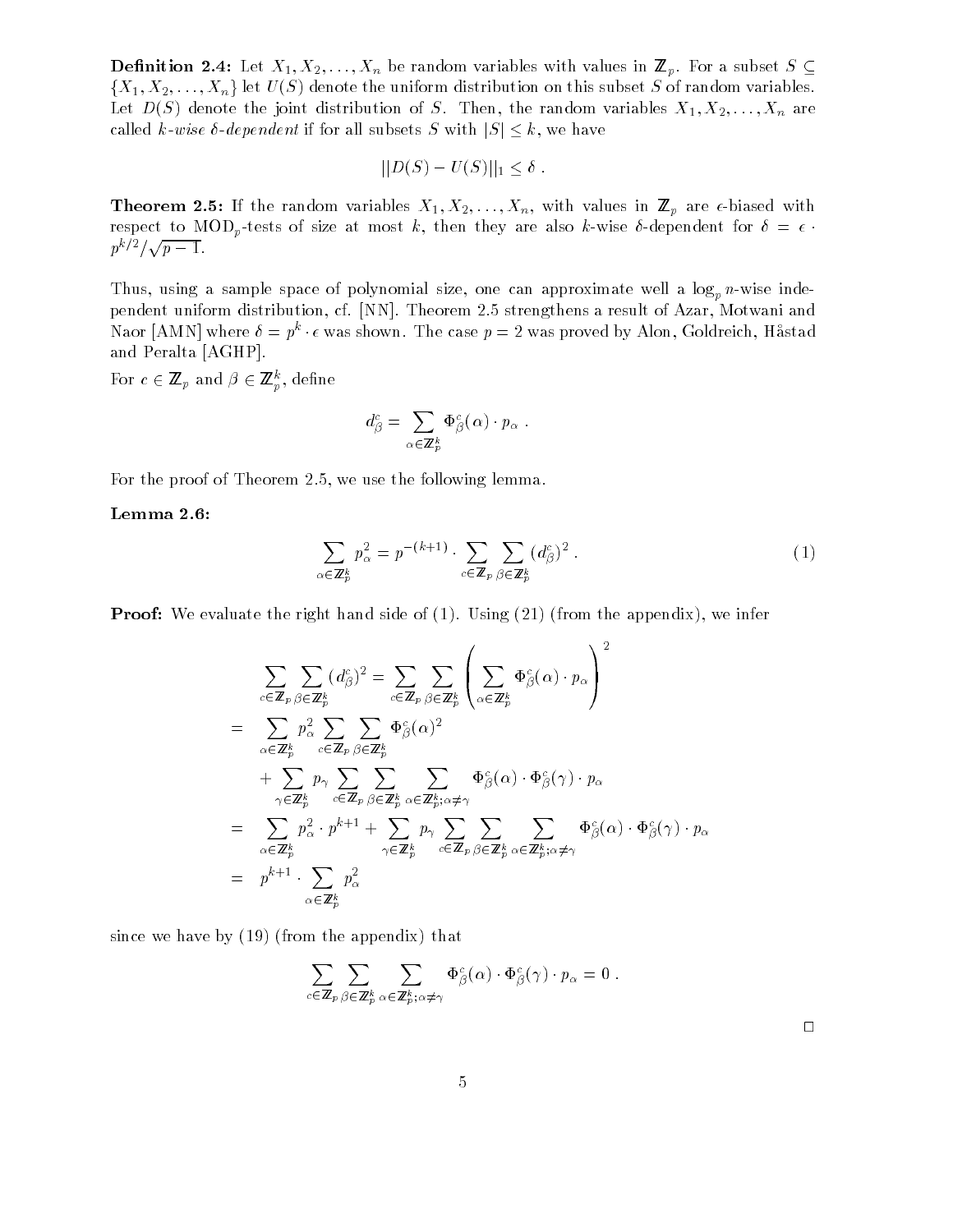Now we will prove Theorem 2.5.

**Proof:** First notice that by assumption and by (15) (from the appendix), we have  $|d_{\beta}^c| \leq$  $\epsilon/\sqrt{p-1}$ . Using  $\sum_{\alpha\in\mathbb{Z}_p^k} p_{\alpha} = 1$ , we have

$$
d_{0^k}^0 = \sum_{\alpha \in \mathbb{Z}_p^k} \Phi_{0^k}^0(\alpha) \cdot p_\alpha = \sum_{\alpha \in \mathbb{Z}_p^k} -\sqrt{p-1} \cdot p_\alpha = -\sqrt{p-1} \,,\tag{2}
$$

and for  $c \neq 0$ ,

$$
d_{0^k}^c = \sum_{\alpha \in \mathbb{Z}_p^k} \Phi_{0^k}^c(\alpha) \cdot p_\alpha = \frac{1}{\sqrt{p-1}}.
$$
 (3)

This implies that

$$
p^{-(k+1)} \cdot \sum_{c \in \mathbb{Z}_p} (d_{0^k}^c)^2 = p^{-k} \tag{4}
$$

Assume w.l.o.g. that  $S = \{X_1, X_2, \ldots, X_k\}$ . Then,

$$
||D(S) – U(S)||_1 = \sum_{\alpha \in \mathbb{Z}_p^k} |p_{\alpha} - p^{-k}|.
$$

To estimate this expression, we use the fact that  $\sum_{\alpha\in\mathbb{Z}_p^k}p_\alpha=1$  and the Cauchy-Schwarz inequality. Together with (1) and (4) we obtain

$$
\sum_{\alpha \in \mathbb{Z}_p^k} |p_{\alpha} - p^{-k}| \leq p^{\frac{k}{2}} \cdot \left( \sum_{\alpha \in \mathbb{Z}_p^k} (p_{\alpha} - p^{-k})^2 \right)^{\frac{1}{2}} = p^{\frac{k}{2}} \cdot \left( \sum_{\alpha \in \mathbb{Z}_p^k} p_{\alpha}^2 - p^{-k} \right)^{\frac{1}{2}} =
$$
\n
$$
= p^{\frac{k}{2}} \cdot \left( p^{-(k+1)} \cdot \sum_{c \in \mathbb{Z}_p} \sum_{\beta \in \mathbb{Z}_p^k} (d_{\beta}^c)^2 - p^{-k} \right)^{\frac{1}{2}} = p^{\frac{k}{2}} \cdot \left( p^{-(k+1)} \cdot \sum_{c \in \mathbb{Z}_p} \sum_{\beta \in \mathbb{Z}_p^k \setminus \{0^k\}} (d_{\beta}^c)^2 \right)^{\frac{1}{2}} \leq
$$
\n
$$
\leq p^{\frac{k}{2}} \cdot \left( p^{-k} \cdot (p^k - 1) \cdot \frac{\epsilon^2}{p - 1} \right)^{\frac{1}{2}} < \frac{p^{\frac{k}{2}}}{\sqrt{p - 1}} \cdot \epsilon.
$$

Clearly, for any subset  $S \subseteq \{X_1, X_2, ..., X_n\}$  with  $|S| \leq k$ , the same bound holds.

#### 3 3 Approximating Nonuniform Distributions

In [AMN] Azar, Motwani and Naor stated the problem to construct in time polynomial in n a good approximation to the joint distribution of the independent identically distributed random variables  $X_1, X_2, \ldots, X_n$  where each  $X_i$  takes value 0 with probability  $q \neq 1/2$  and value 1 with probability  $1 - q$ . We consider here the case  $q = 1/p$  where p is a prime number. We consider random variables  $Z_1, Z_2, \ldots, Z_n$  which take values in  $\mathbb{Z}_p$  uniformly at random, i.e.,  $Prob[Z_i = j] = Prob[Z_i = k] = 1/p$  for all  $j, k \in \mathbb{Z}_p$ . Applying our results on  $\epsilon$ -biased approximations to the joint distribution of  $Z_1, Z_2, \ldots, Z_n$ , we investigate what happens for the new distribution where all nonzero entries are collapsed to 1. Notice that in the unbiased case, i.e.,  $\epsilon = 0$ , we obtain that the entry 0 occurs with probability  $q = 1/p$  and the entry 1 with probability  $1-1/p$ .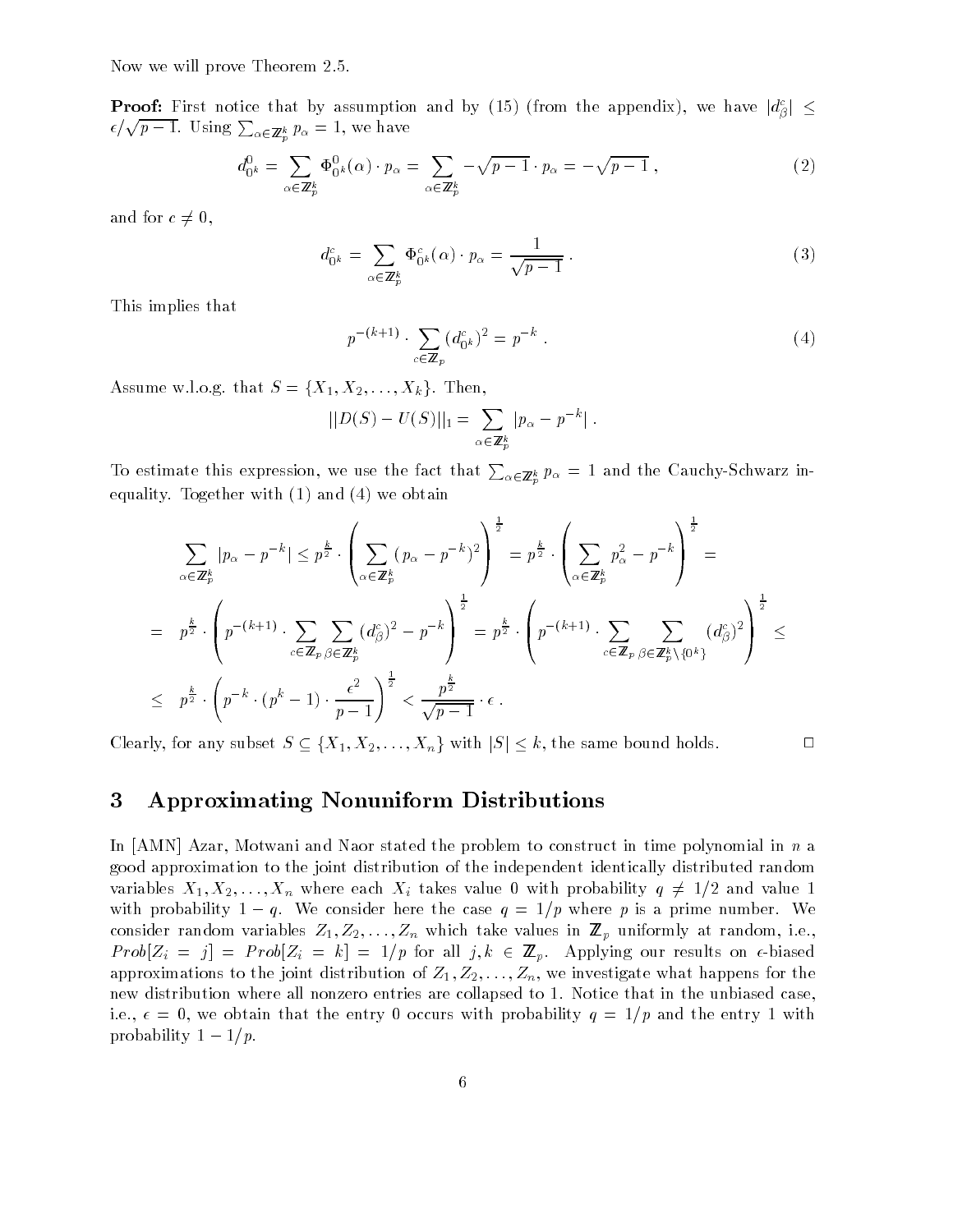**Definition 3.1:** Let  $\bar{\gamma} = (\gamma_1, \gamma_2, \ldots, \gamma_n) \in \{0, *\}^n$  be a sequence where  $*$  stands for any element from  $\mathbb{Z}_p \setminus \{0\}$ . A sequence  $\Lambda = (x_1, x_2, \ldots, x_n) \in \mathbb{Z}_p^n$  is of type  $\gamma$ , i.e., type $(\Lambda) = \gamma$  if and only if it holds that  $x_i = 0$  in  $\gamma_i = 0$  for  $i = 1, 2, ..., n$ . Thus, if two sequences  $\Lambda, I \in \mathbb{Z}_p$  are of the same type, the positions of the nonzero entries of X and Y coincide, but the entries need not be the same.

For sequences  $\alpha \in \mathbb{Z}_p^{\times}$ , conapsing the nonzero entries of  $\alpha$  to 1 yields a new sequence  $\alpha \in \{0,1\}^{\times}$ , the reduced sequence of  $\alpha$ . For a sample space  $\beta \subseteq \mathbb{Z}_p$ , let the reduced space  $\beta \subseteq \mathbb{Z}_2$  (possibly a multiset) be obtained from S by identifying in any sequence  $X = (x_1, x_2, \ldots, x_n) \in S$  every nonzero entry by 1.

**Theorem 3.2:** Let  $S \subseteq \mathbb{Z}_p$  be a sample space which is  $\epsilon$ -biased with respect to  $MOD_p$ -tests of size at most k. Then, the reduced space  $\bar{S} \subseteq \mathbb{Z}_2^n$  is  $\left(\epsilon \cdot 2^{k+1}/p, k\right)$ -independent.

This improves on recent results in [EGLNV] (version from 2.97, Theorem 10).

**Proof:** Let  $X = (x_1, x_2, \ldots, x_n)$  be chosen uniformly at random from S. We consider w.l.o.g. the first k positions of  $\Lambda$ , i.e.,  $x_1, x_2, \ldots, x_k$ . For a sequence  $\gamma \in \{0, * \}$ , let  $F(\gamma)$  be the probability that  $\bar{\gamma} = \text{type}(x_1, x_2, \dots, x_k)$ . Let  $z(\bar{\gamma})$  be the number of components of  $\bar{\gamma}$  with zero entries. Then, by (16) (from the appendix), we have

$$
P(\bar{\gamma}) = \sum_{\alpha \in \mathbb{Z}_p^k; \text{type}(\alpha) = \bar{\gamma}} p_{\alpha} = p^{-(k+1)} \cdot \sum_{\alpha \in \mathbb{Z}_p^k; \text{type}(\alpha) = \bar{\gamma}} \sum_{\beta \in \mathbb{Z}_p^k} \sum_{c \in \mathbb{Z}_p} d_{\beta}^c \cdot \Phi_{\beta}^c(\alpha) .
$$

First, consider the sum for  $\rho = 0$ . Let

$$
P(\bar{\gamma}, 0^k) = p^{-(k+1)} \cdot \sum_{\alpha \in \mathbb{Z}_p^k : \text{type}(\alpha) = \bar{\gamma}} \sum_{c \in \mathbb{Z}_p} d_{0^k}^c \cdot \Phi_{0^k}^c(\alpha) \,. \tag{5}
$$

Using  $(2)$  and  $(3)$ , equality  $(5)$  becomes

$$
P(\bar{\gamma}, 0^k) = p^{-(k+1)} \cdot \sum_{\alpha \in \mathbb{Z}_p^k; \text{type}(\alpha) = \bar{\gamma}} \sum_{c \in \mathbb{Z}_p} d_{0^k}^c \cdot \Phi_{0^k}^c(\alpha)
$$
  

$$
= p^{-(k+1)} \cdot \sum_{\alpha \in \mathbb{Z}_p^k; \text{type}(\alpha) = \bar{\gamma}} \left[ \left( -\sqrt{p-1} \right)^2 + \frac{p-1}{(\sqrt{p-1})^2} \right]
$$
  

$$
= \frac{(p-1)^{k-z(\bar{\gamma})}}{p^k}.
$$
 (6)

With (5) and (6), we infer

$$
\left| P(\bar{\gamma}) - \frac{(p-1)^{k-z(\bar{\gamma})}}{p^k} \right| = p^{-(k+1)} \cdot \left| \sum_{\beta \in \mathbb{Z}_p^k \setminus \{0^k\}} \sum_{c \in \mathbb{Z}_p} d_{\beta}^c \cdot \left( \sum_{\alpha \in \mathbb{Z}_p^k; \text{type}(\alpha) = \bar{\gamma}} \Phi_{\beta}^c(\alpha) \right) \right| \ . \tag{7}
$$

Assume w.l.o.g. that the first  $g = z(\bar{\gamma})$  components of  $\bar{\gamma}$  have zero entries. We partition the set  $\mathbb{Z}_p \setminus \{0\}$  into subsets  $D_0, D_1, \ldots, D_{k-g}, 1.$ e.,  $\mathbb{Z}_p \setminus \{0\} = D_0 \cup D_1 \cup \ldots \cup D_{k-g}$ , where

$$
B_j = \{ \beta = (\beta_1, \beta_2, \dots, \beta_k) \in \mathbb{Z}_p^k \setminus \{0^k\} \mid |\{i \mid g + 1 \le i \le k \text{ and } \beta_i \not\equiv 0 \bmod p \}| = j \}.
$$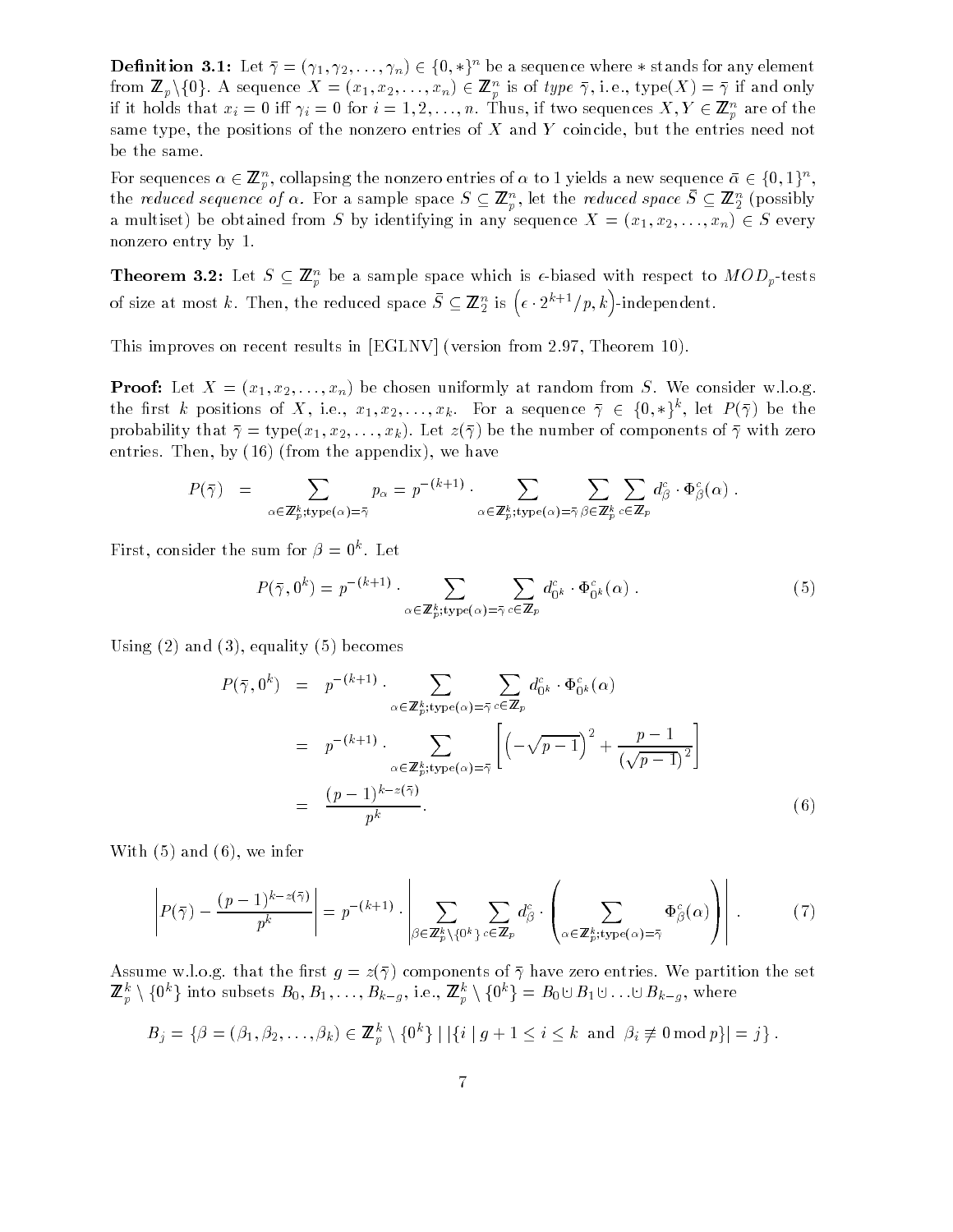Observe that for  $j = 1, 2, ..., k - g$ , we have

$$
|B_0| = p^g - 1
$$
 and  $|B_j| = p^g \cdot {k - g \choose j} \cdot (p - 1)^j$ .

Then, (7) becomes

$$
\left| P(\bar{\gamma}) - \frac{(p-1)^{k-g}}{p^k} \right| = p^{-(k+1)} \cdot \left| \sum_{c \in \mathbb{Z}_p} \sum_{j=0}^{k-g} \sum_{\beta \in B_j} d_{\beta}^c \cdot \left( \sum_{\alpha \in \mathbb{Z}_p^k; type(\alpha) = \bar{\gamma}} \Phi_{\beta}^c(\alpha) \right) \right| \le
$$
  

$$
\leq p^{-(k+1)} \cdot \sum_{c \in \mathbb{Z}_p} \sum_{j=0}^{k-g} \sum_{\beta \in B_j} \left| d_{\beta}^c \right| \cdot \left| \sum_{\alpha \in \mathbb{Z}_p^k; type(\alpha) = \bar{\gamma}} \Phi_{\beta}^c(\alpha) \right|.
$$

To estimate this sum, we consider first the expression  $(\sum_{\alpha\in\mathbb{Z}_p^k; type(\alpha)=\bar\gamma} \Phi_\beta^c(\alpha)).$  Fix some  $\beta\in B_0.$ Then,  $\langle \alpha, \beta \rangle_p = 0$  mod p for each  $\alpha \in \mathbb{Z}_p^{\times}$  with  $type(\alpha) = \gamma$ . Thus, for  $c = 0$ , we have

$$
\left| \sum_{\alpha \in \mathbb{Z}_p^k; type(\alpha) = \overline{\gamma}} \Phi_{\beta}^c(\alpha) \right| = (p-1)^{k-g} \cdot \sqrt{p-1}, \tag{8}
$$

and, for  $c \neq 0$ , we obtain

$$
\left| \sum_{\alpha \in \mathbb{Z}_p^k : type(\alpha) = \overline{\gamma}} \Phi_{\beta}^c(\alpha) \right| = (p-1)^{k-g} \cdot \frac{1}{\sqrt{p-1}} \,. \tag{9}
$$

With  $|d_{\beta}^c| \leq \epsilon/\sqrt{p-1}$ , we infer that

$$
p^{-(k+1)} \cdot \sum_{c \in \mathbb{Z}_p} \sum_{\beta \in B_0} |d_{\beta}^c| \cdot \left| \sum_{\alpha \in \mathbb{Z}_p^k; type(\alpha) = \overline{\gamma}} \Phi_{\beta}^c(\alpha) \right|
$$
  
\n
$$
\leq p^{-(k+1)} \cdot \frac{\epsilon}{\sqrt{p-1}} \cdot (p^g - 1) \cdot \left( (p-1)^{k-g} \cdot \sqrt{p-1} + (p-1)^{k-g} \cdot \frac{p-1}{\sqrt{p-1}} \right)
$$
  
\n
$$
= 2 \cdot p^{-(k+1)} \cdot \epsilon \cdot (p^g - 1) \cdot (p-1)^{k-g} . \tag{10}
$$

Next, we consider the case  $\beta \in B_j$ ,  $j \ge 1$ . For given  $c \in \mathbb{Z}_p$  and  $\beta = (\beta_1, \beta_2, \ldots, \beta_l) \in$  $f_1, 2, \ldots, p-1$ ; let  $N(i; c)$  denote the number of solutions  $A = (x_1, x_2, \ldots, x_l) \in (\mathbb{Z}_p \setminus \{0\})$ of the congruence  $\langle \beta, X \rangle_p + c \equiv 0 \mod p$ . If  $x_1, x_2, \ldots, x_{l-1} \in \mathbb{Z}_p \setminus \{0\}$  are chosen arbitrarily, then there is a unique element  $x_l \in \mathbb{Z}_p$  such that  $\langle \beta, X \rangle_p + c \equiv 0 \mod p$ . For  $x_l = 0$ , the number of solutions of the equation  $\langle (\beta_1, \beta_2, \ldots, \beta_{l-1}), (x_1, x_2, \ldots, x_{l-1}) \rangle_p + c \equiv 0 \mod p$  is equal to  $N(l-1; c)$ . Thus,  $N(l; c) = (p-1)^{l-1} - N(l-1; c)$ . With  $N(1; 0) = 0$  and  $N(1; c) = 1$ for  $c \neq 0$ , we obtain by induction that for  $l \geq 2$  the following holds

$$
N(l; 0) = (p - 1)^{l-1} - \sum_{i=1}^{l-2} (p - 1)^{i} \cdot (-1)^{l+i} ,
$$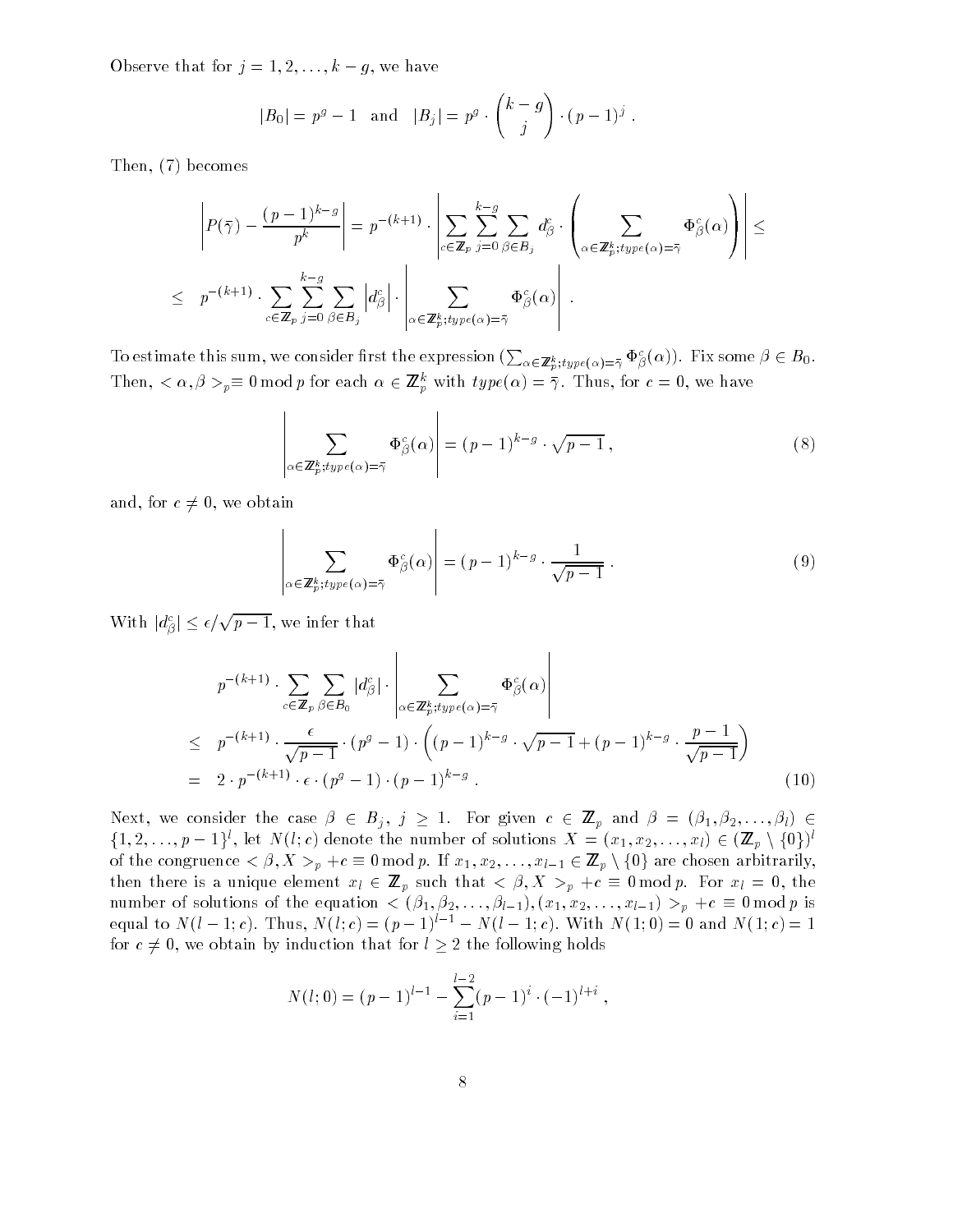and,

$$
N(l; c) = (p - 1)^{l-1} - \sum_{i=0}^{l-2} (p - 1)^{i} \cdot (-1)^{l+i}.
$$

For fixed  $\beta_j \in B_j$ ,  $j \geq 1$ , we infer

$$
\sum_{c \in \mathbb{Z}_p} \left| \sum_{\alpha \in \mathbb{Z}_p^k; type(\alpha) = \overline{\gamma}} \Phi_{\beta}^c(\alpha) \right|
$$
\n
$$
= \sum_{c \in \mathbb{Z}_p} \left| (p-1)^{k-g-j} \cdot N(j;c) \cdot (-\sqrt{p-1}) + \left( (p-1)^{k-g} - N(j;c) \cdot (p-1)^{k-g-j} \right) \cdot \frac{1}{\sqrt{p-1}} \right|
$$
\n
$$
= \sum_{c \in \mathbb{Z}_p} (p-1)^{k-g-j} \cdot \sqrt{p-1} \cdot \left| -N(j;c) + \frac{(p-1)^j - N(j;c)}{p-1} \right| = 2 \cdot (p-1)^{k-g-j} \cdot \sqrt{p-1} (11)
$$

and the state of the state of the state of

Using  $|d_{\beta}^c| \leq \epsilon/\sqrt{p-1}$ , we obtain

$$
p^{-(k+1)} \cdot \sum_{j=1}^{k-g} \sum_{\beta \in B_j} \sum_{c \in \mathbb{Z}_p} |d_{\beta}^c| \cdot \left| \sum_{\alpha \in \mathbb{Z}_p^k; type(\alpha) = \overline{\gamma}} \Phi_{\beta}^c(\alpha) \right|
$$
  
\n
$$
\leq p^{-(k+1)} \cdot \frac{\epsilon}{\sqrt{p-1}} \cdot \sum_{j=1}^{k-g} p^g \cdot {k-g \choose j} \cdot (p-1)^j \cdot 2 \cdot (p-1)^{k-g-j} \cdot \sqrt{p-1}
$$
  
\n
$$
= 2 \cdot p^{-(k+1)} \cdot \epsilon \cdot p^g \cdot (p-1)^{k-g} \cdot (2^{k-g} - 1).
$$
 (12)

and the state of the state of the state of

Altogether, with (10) and (12), we obtain

$$
\left| P(\bar{\gamma}) - \frac{(p-1)^{k-z(\bar{\gamma})}}{p^k} \right| \leq p^{-(k+1)} \cdot (p-1)^{k-g} \cdot \left[ 2 \cdot \epsilon \cdot (p^g - 1) + 2 \cdot \epsilon \cdot p^g \cdot (2^{k-g} - 1) \right]
$$
  

$$
\leq \frac{\epsilon \cdot 2^{k+1}}{p}.
$$

**Theorem 3.3:** Let  $S \subseteq \mathbb{Z}_p$  be a sample space which is  $\epsilon$ -biased with respect to  $MOD_p$ -tests of size at most  $\kappa$ . Then, the reduced space  $S \subseteq \mathbb{Z}_2$  is  $\kappa$ -wise ( $\epsilon \cdot s$  /p)-dependent.

Thus, using a sample space of polynomial size, one can approximate well a log3 n-wise independent nonuniform distribution, cf. [NN].

**Proof:** Set  $P(\bar{\gamma}) = \sum_{\alpha \in \mathbb{Z}_p^k; type(\alpha) = \bar{\gamma}} p_\alpha$ . By assumption and (15) (from the appendix), we have  $|d^c_\beta|\leq \epsilon/\sqrt{p-1}.$  We have to compute  $\sum_{\bar{\gamma}\in\mathbb{Z}_2^k}|P|$  $\left| P(\bar{\gamma}) - \frac{(p-1)^{k-z(\bar{\gamma})}}{p^k} \right|.$ . Using  $(1), (2), (3), (10)$  and (12), we obtain

$$
\sum_{\bar{\gamma} \in \mathbb{Z}_2^k} \left| P(\bar{\gamma}) - \frac{(p-1)^{k-z(\bar{\gamma})}}{p^k} \right|
$$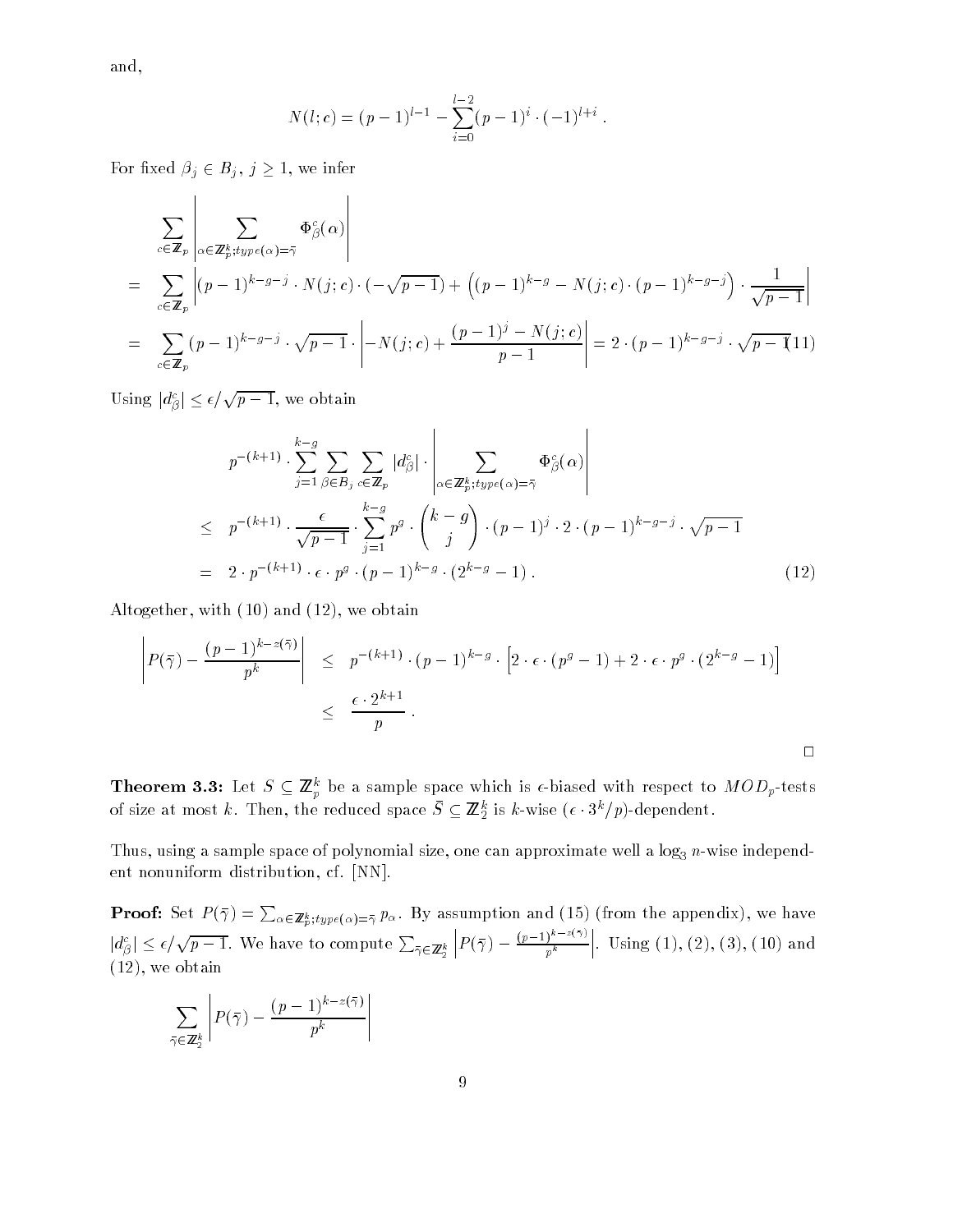$$
\leq p^{-(k+1)} \cdot \epsilon \cdot \sum_{\bar{\gamma} \in \mathbb{Z}_2^k} \left[ 2 \cdot (p^{z(\bar{\gamma})} - 1) \cdot (p - 1)^{k - z(\bar{\gamma})} + 2 \cdot p^{z(\bar{\gamma})} \cdot (p - 1)^{k - z(\bar{\gamma})} \cdot (2^{k - z(\bar{\gamma})} - 1) \right]
$$
\n
$$
= p^{-(k+1)} \cdot \epsilon \cdot \sum_{g=0}^k {k \choose g} \cdot \left[ 2 \cdot (p^g - 1) \cdot (p - 1)^{k - g} + 2 \cdot p^g \cdot (p - 1)^{k - g} \cdot (2^{k - g} - 1) \right]
$$
\n
$$
= p^{-(k+1)} \cdot \epsilon \cdot \left[ 2 \cdot (3p - 2)^k - 2 \cdot p^k \right]
$$
\n
$$
< 2 \cdot p^{-(k+1)} \cdot \epsilon \cdot (3p - 2)^k < \frac{\epsilon \cdot 3^k}{p}
$$

which yields the desired result.  $\Box$ 

## 4 Applications

Lemma 2.2 links the ability to pass  $MOD_p$ -tests with almost independence. We can use this to consider the problem of Azar, Motwani and Naor [AMN] to construct a p-ary sample space that is e-biased with respect to *MOD<sub>p</sub>*-tests. Starting with an e-biased sample space  $S \subseteq \mathbb{Z}_p$ , according to Lemma 2.2, the space  $S$  is  $(Z + \epsilon/p + (1 - p - 1, k)$ -independent. If we replace in every vector of the sample space every nonzero entry by one, our sample space which might be a multiset, will become a reasonable approximation, cf. Theorem 3.2, to the distribution on n p-ary random variables in which each random variable independently takes value 0 with probability  $1/p$  and 1 with probability  $1-1/p$ .

Alon, Goldreich, Hastad and Peralta gave in [AGHP] three constructions for sample spaces which are  $\epsilon$ -biased with respect to linear tests. These can be modified such that they also yield sample spaces which are  $\epsilon$ -biased with respect to  $MOD_p$  tests. The generalizations of two constructions to the p-ary case are due to Azar, Motwani and Naor [AMN] and to Even [Ev]. The generalization of the third construction is straightforward. For completeness and to have a typical example, we give it below. Another construction using Ramanujan graphs and Justesen codes is given in  $[ABN\mathbf{K}]$  where an  $(\epsilon,\kappa)$ -independent sample space of size  $O(n/\epsilon^*)$  is constructed.

Construction: For a fixed prime p, consider the finite field  $GF(p)$  ). Let  $f:GF(p)$   $\rightarrow$   $\rightarrow$   $\mathbb{Z}_{n}$ **produced** and the product of the second second the second second second the second second second second second second second second second second second second second second second second second second second second secon be the standard representation of  $GF(p \rightarrow a s a$  vector space over  $GF(p)$ . Then  $f(0) \equiv 0$  and  $f(u + v) = (f(u) \oplus f(v))$  mod p where addition  $+$  is meant in GF  $(p<sup>m</sup>)$  and addition  $\oplus$  in  $\mathbb{Z}_p^m$  is meant componentwise modulo p. The sample space  $S_m^n$  is defined as follows. The elements of  $S_m$  are determined by pairs of elements in  $GF(p^-)$ , namely given two elements  $x, y \in GF(p^-)$ , the *i*th entry of the sequence  $s_{x,y} \in S_m^n$  is the inner product  $\langle f(x^i), f(y) \rangle_p, i = 0, 1, \ldots, n-1.$ 

The sample space  $S_m^n$  has the following properties:

**Proposition 4.1:** The sample space  $S_m^m$  has size  $|S_m^n| = p^{-m}$  and is  $(p-1) \cdot (n-1)/p^{m}$ -biased with respect to  $MOD_p$ -tests.

**Proof:** Clearly, we have  $|S_m^n| = p^{2m}$ . Let  $s(x, y) = (s_0(x, y), s_1(x, y), \ldots, s_{n-1}(x, y))$  where  $s_i(x, y) = \langle f(x), f(y) \rangle$ , denote the element from  $S_m$  specified by  $x, y \in G$   $f(p)$ . Note that by imearity of f for any sequence  $\alpha \in \mathbb{Z}_p$ , we have

$$
\langle \alpha, s(x, y) \rangle_{p} \equiv \sum_{i=0}^{n-1} \alpha_{i} \cdot \langle f(x^{i}), f(y) \rangle_{p} \equiv \langle f(\sum_{i=0}^{n-1} \alpha_{i} \cdot x^{i}), f(y) \rangle_{p} .
$$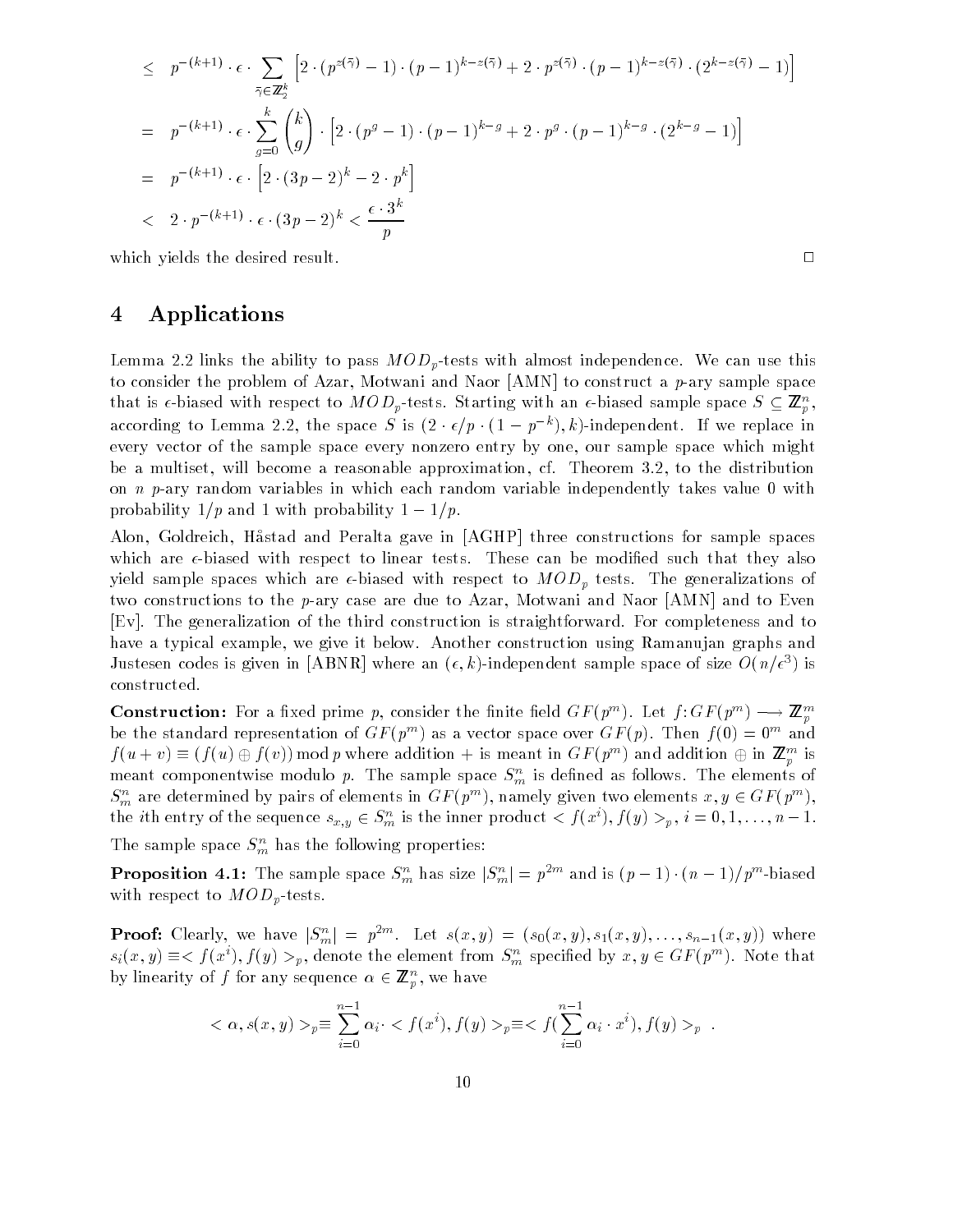Let  $p_\alpha(t) = \sum_{i=0}^{n-1} \alpha_i \cdot t^i$  be a polynomial over  $\mathbb{Z}_p$  which is not identically zero. We want to determine the distribution of  $\langle f| \left( p_{\alpha}(x) \right) , f(y) \rangle >_{p}$  where  $x \in \text{Gr}(p^{m})$  and  $y \in \text{Gr}(p^{m})$  are chosen uniformly at random. To do so, we first fix  $x \in Gr(p \mid)$  , we distinguish two cases:

1) Assume that  $p_{\alpha}(x) \neq 0, 1, e., x$  is not a zero of  $p_{\alpha}(t)$ . Then,  $f(p_{\alpha}(x)) \neq 0$  and for unnormly chosen  $y \in \text{Gr}(p^m)$ , the values  $\langle -f(p_\alpha(x)) , f(y) \rangle$  are as well uniformly distributed in  $\mathbb{Z}_p,$ that is  $\langle f(p_\alpha(x)), f(y) \rangle_p$  is unbiased.

 $2$ ) If  $p_\alpha(x) = 0$ , then  $\langle f | f_\alpha(x) f, f(y) \rangle_{p} = 0$  mod p for all  $y \in \text{Gr}(p^-)$ . However, the polynomial  $p_{\alpha}(t)$  has at most  $n-1$  zeros.

Therefore, for each  $\alpha=(\alpha_1,\alpha_2,\ldots,\alpha_n)\in\mathbb{Z}_p^n$  where the polynomial  $p_\alpha(t)=\sum_{i=0}^{n-1}\alpha_i\cdot t^i$  has u zeros, we have

$$
|(p-1) \cdot Prob[<\alpha, s(x, y)>_{p} \equiv 0 \mod p] - Prob[<\alpha, s(x, y)>_{p} \not\equiv 0 \mod p]
$$
  
= 
$$
\left| (p-1) \cdot \frac{u \cdot p^{m} + (p^{m} - u) \cdot p^{m-1}}{p^{2m}} - \frac{(p^{m} - u) \cdot (p^{m} - p^{m-1})}{p^{2m}} \right|
$$
  
= 
$$
\frac{(p-1) \cdot u}{p^{m}} \le \frac{(p-1) \cdot (n-1)}{p^{m}}
$$

which gives the desired result.  $\Box$ 

**Corollary 4.2:** Let  $\epsilon > 0$  be given. Let p be a prime, and let n be a positive integer. Then, one can explicitly construct a sample space  $S \subseteq \mathbb{Z}_p^n$  of size  $|S| \leq p + n^2/\epsilon^2$  which is  $\epsilon$ -biased with respect to  $MOD_p$ -tests.

**Proof:** Let m be the smallest positive integer such that  $(p-1) \cdot (n-1)/p^m \leq \epsilon$ . Then, by Proposition 4.1 the sample space  $S_m$  is  $\epsilon$ -biased and satisfies  $|S| = p^{-m}$ , i.e.,  $|S| \leq p^+ \cdot n^-/\epsilon^-$ .  $\Box$ 

Indeed, if  $n/p^m \rightharpoonup \approx \epsilon$ , then  $|S| \leq c \cdot p^2n^2/\epsilon^2$  for some small constant  $c > 0$ .

Corollary 4.3: Let  $\epsilon > 0$  be given. Let p be a prime, and let n be a positive integer. One can explicitly construct a sample space  $S \subseteq \mathbb{Z}_p^{\infty}$  of size  $|S| \leq 4 \cdot (1 - p^{-\alpha})^{2} \cdot p^{2} \cdot n^{2}/\epsilon^{2}$  which is  $(\epsilon, k)$ -independent.

**Proof:** Using Lemma 2.2 with  $\epsilon := \epsilon \cdot p/(2 \cdot (1 - p \epsilon))$ , the result follows with Corollary 4.2.  $\Box$ 

Now, we consider the case of approximating nonuniform random variables.

**Corollary 4.4:** Let  $\epsilon > 0$  be given. Let p be a prime, and let k, n be positive integers. Then one can explicitly construct a sample space  $S \subseteq \mathbb{Z}_2^{\times}$  of size  $|S| < 2^{-n+\gamma} \cdot (1-p^{-\gamma})^{-1} \cdot p^{\gamma} \cdot n^{\gamma} \cdot \epsilon^{\gamma}$ which is  $(\epsilon, k)$ -independent (with respect to the probability 1/p), i.e., if  $X = (x_1, x_2, \ldots, x_n)$  is chosen uniformly at random from S, there are any k positions 1  $\pm$  i1  $\times$  in  $\times$  in  $\lambda$  in and any sequence  $\alpha = (\alpha_1, \alpha_2, \ldots, \alpha_k) \in \mathbb{Z}_2^{\times}$  with z entries being 0 it holds that  $\overline{\phantom{a}}$ 

$$
\left| Prob[(x_{i_1}, x_{i_2}, \ldots, x_{i_k}) = (\alpha_1, \alpha_2, \ldots, \alpha_k)] - \frac{(p-1)^{k-z}}{p^k} \right| \leq \epsilon.
$$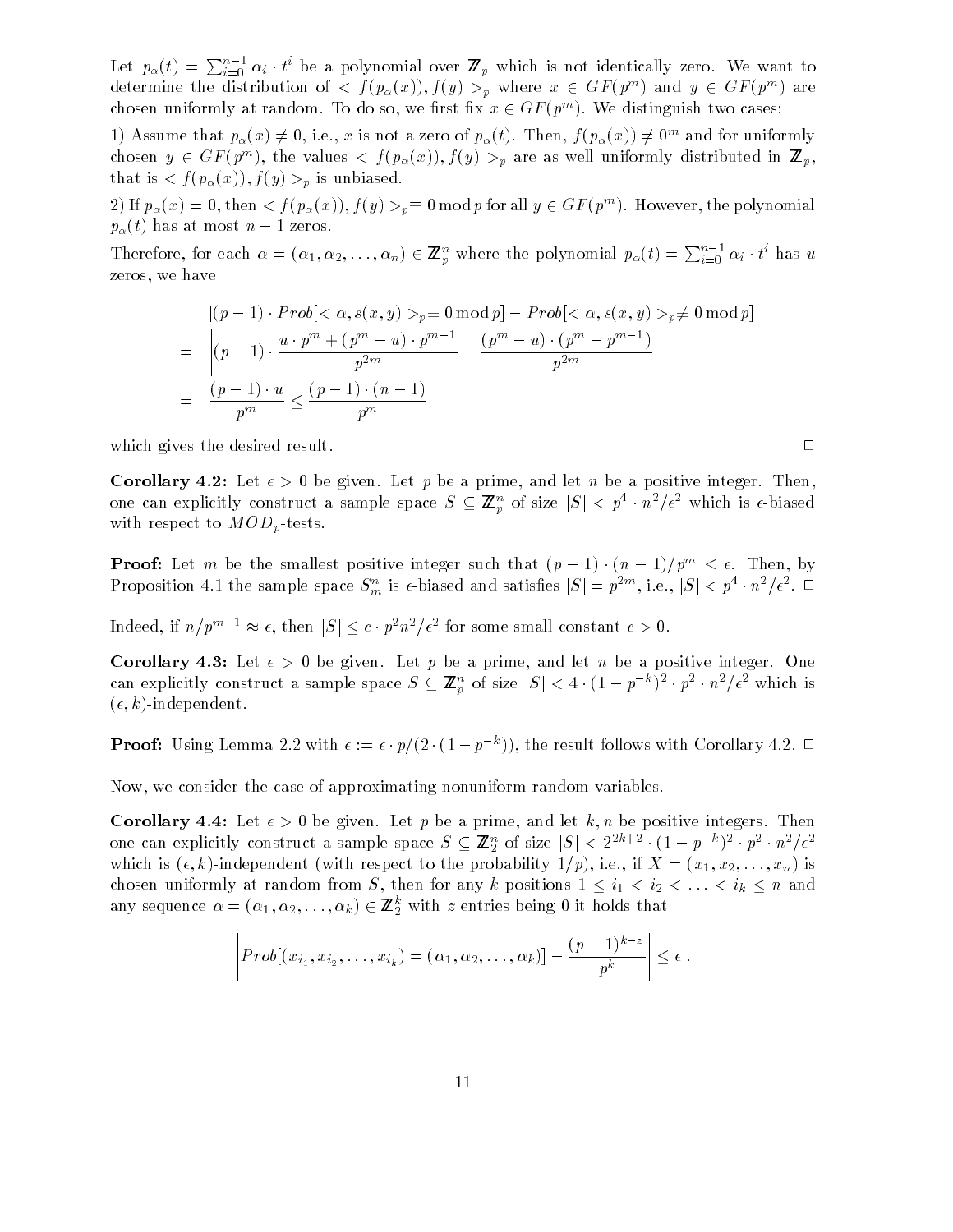**Proof:** By Corollary 4.3, we can explicitly construct a sample space  $S \subseteq \mathbb{Z}_p$  of size  $|S| \leq$  $2^{2^{n+2}} \cdot (1-p^{-n})^2 \cdot p^2 \cdot n^2/\epsilon^2$  which is  $(\epsilon/2^n, \kappa)$ -independent. Then, by Theorem 3.2 the reduced space  $S \subseteq \mathbb{Z}_2^{\times}$  (obtained from S by identifying all nonzero entries by 1) is  $(\epsilon, \kappa)$ -independent  $\tilde{\phantom{a}}$ (with respect to the probability  $1/p$ ).

The sample spaces from above generate  $(\epsilon, k)$ -independent random variables. Using as an additional tool parity check matrices of BCH-codes as in [ABI] and [NN], the size of S can be further reduced by replacing in the upper bounds for S for  $p \geq 3$  the 'n' by ' $k^2 \cdot \log_p n$ ', i.e., for example In Corollary 4.2 we obtain  $|S| = O(p^k \cdot (\log_p n)^2/\epsilon^2)$ .

A simple application is the *heavy codeword problem* for linear codes over  $\mathbf{z}_p$ , Let  $m \in \mathbf{z}_p$  be an  $n \times m$ -matrix with no row containing only zero entries. One wants to find a vector  $x \in \mathbb{Z}_n^+$ p such that Mx has at least  $\frac{p-1}{p}\cdot m$  nonzero entries. For a sample space  $S\subseteq \mathbb{Z}_p^n$  which is  $\epsilon$ -biased p with respect to model  $p$  from with  $\alpha$  ,  $\alpha$  is a chosen uniformly at random. For  $\alpha$  $i = 1, 2, \ldots, m$ , let  $m_i$  be the *i*th row of matrix M. The weight  $wt(x)$  of a vector is the number of nonzero entries of x. The expected value  $E(wt(Mx))$  of the weight fulfills

$$
E(wt(Mx)) = \sum_{i=1}^{m} Prob[_p \neq 0 \mod p]
$$
  
= 
$$
\sum_{i=1}^{m} \frac{(p-1) - bias(_p)}{p}
$$
  

$$
\geq \frac{p-1}{p} \cdot m - \frac{\epsilon \cdot m}{p}.
$$

If  $\epsilon < 1/m$ , then  $E(wt(Mx)) > \frac{p+1}{2} \cdot m - \frac{1}{n}$ . As  $wt(Mx)$  is an integer, there must be a codeword p p x such that the weight of M x is at least  $\lceil \frac{n-1}{2} \cdot m \rceil$ . Thus, using exhaustive search the heavy **produced** and the product of the second second the second second second the second second second second second second second second second second second second second second second second second second second second secon codeword problem over  $=p$  is for  $p$  and  $p$  in Times .

Another example comes from testing circuits, namely, in order to test circuits in which each gate depends on at most k inputs, one uses  $(n, k, p)$ -universal sets, cf. [NN], [NSS]. The elements are sequences taken from  $\mathbf{z}_p$ , and for any set of k coordinates the projection on these contains all possible p sequences. If we have a k-wise v-dependent sample space for  $v < p$ , then this is also a  $(n, k, p)$ -universal set. The reason is simple. If for k coordinates  $i_1, i_2, \ldots, i_k$ , there is a sequence in the chosen sample space over  $\mathbb{Z}_p^+$  which has probability 0, then the distance from the uniform distribution of  $x_{i_1}, x_{i_2}, \ldots, x_{i_k}$  is at least  $p \rightarrow o$ . Using Theorem 2.5 and Corollary 4.2 together with the above mentioned BCH-codes, one can construct  $(n, k, p)$ -universal sets of size  $O(\log n \cdot p^{3k+o(k)})$ .

#### 5 5 Discussion

Our considerations can be extended to the case where we have an arbitrary finite group instead of the group <sup>Z</sup> p of residues modulo p, but the group should have no divisors of zero. If the group has divisors of zero, this can be handled by taking only the multiples of an element under consideration.

For approximating nonuniform distributions of identically distributed random variables we considered the case of  $q = 1/p$  where p is a prime. The general case of q being an arbitrary rational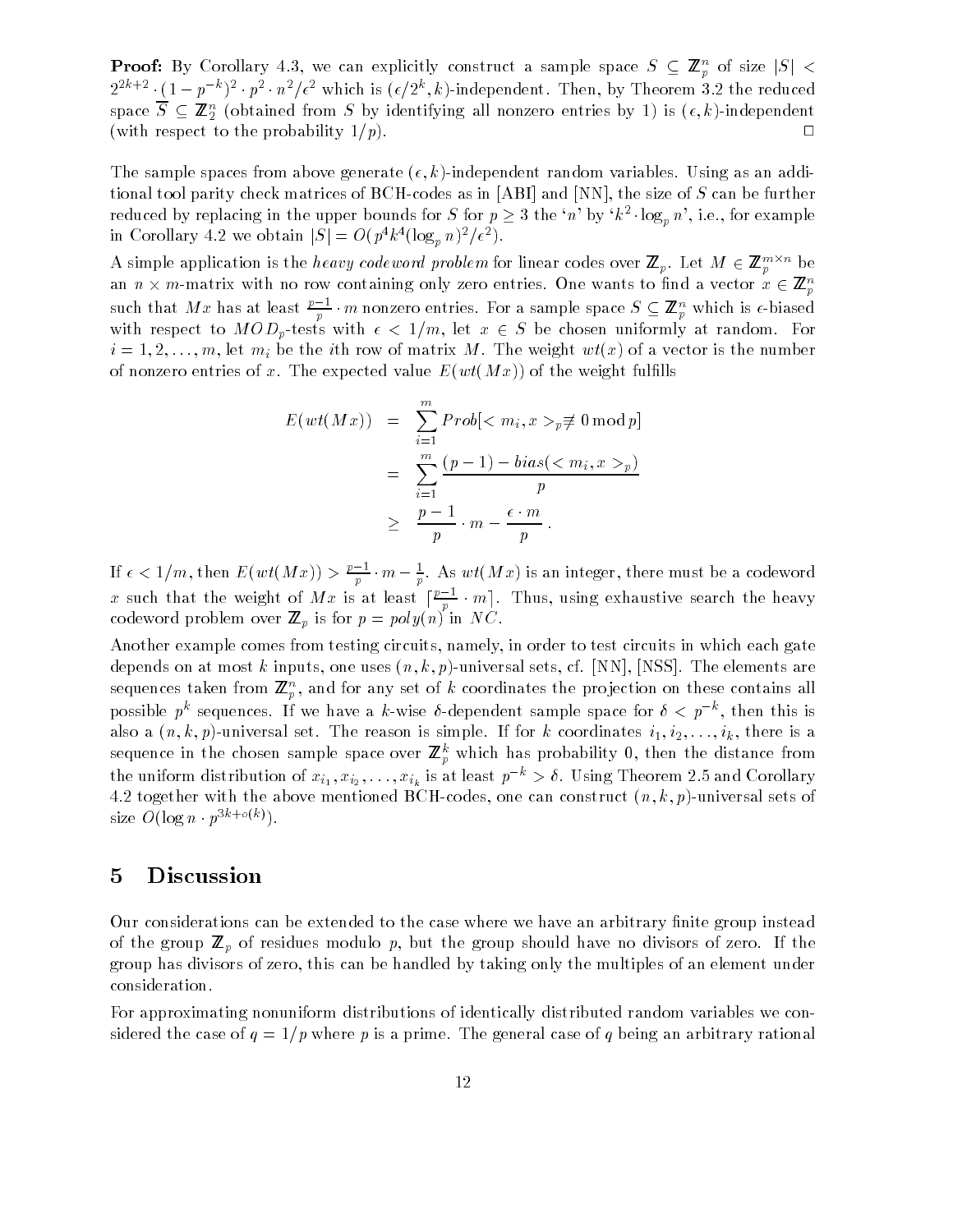number  $0 \le q \le 1$  can be handled by choosing a prime p and an integer l such that  $q \sim l/p$ . Then, one uses linear tests where we do not distinguish whether a  $MOD_p$ -test gives the result zero or nonzero, but rather whether a  $MOD_p$ -test gives a result contained in the interval  $\{0, 1, \ldots, l-1\}$  or in  $\{l, l+1, \ldots, p-1\}$ . The corresponding calculations are along the lines we discussed in this paper but are more technical. We only mention that instead of the functions  $\Phi_{\beta}^{\circ}$  we use the functions  $\Phi_{\beta}^{\circ}$  :  $\mathbb{Z}_p^{\circ\circ}\to$  IK with

$$
\Phi_{\beta}^{c,l}(\alpha) = \begin{cases}\n-\frac{p-l}{\sqrt{p-1}} & \text{if } \sum_{i=1}^{n} \alpha_i \beta_i + c \equiv j \bmod p \text{ for some } j \in \{0, \ldots, l-1\} \\
\frac{1}{\sqrt{p-1}} & \text{else.} \n\end{cases}
$$

# 6 Appendix

 $\overline{1}$ 

**Lemma 2.2:** Let  $\kappa \geq 1$  be a fixed positive integer. Let  $S \subseteq \mathbb{Z}_p^n$  be a sample space which is  $\epsilon$ -biased with respect to MOD<sub>p</sub>-tests of size at most k . Then, the space S is (2  $\epsilon/p$  (1 – p  $^{-}$  ), k)independent.

**Proof:** Let  $X = (x_1, x_2, \ldots, x_n)$  be chosen uniformly at random from the sample space S. By assumption, S is  $\epsilon$ -biased with respect to MOD<sub>p</sub>-tests of size at most k. Thus, for each element  $c \in \mathbf{Z}_p$  and each sequence  $\rho = (\rho_1, \rho_2, \ldots, \rho_n) \in \mathbf{Z}_p \setminus \{0\}$  with at most k nonzero entries, we have

$$
|(p-1)\cdot \operatorname{Prob}[<\beta, X>_{p}+c\equiv 0 \bmod p]-\operatorname{Prob}[<\beta, X>_{p}+c \not\equiv 0 \bmod p] \leq \epsilon.
$$
 (13)

We consider w.l.o.g. the first k positions of X, i.e.,  $x_1, x_2, \ldots, x_k$ . For each sequence  $\alpha =$  $(\alpha_1,\alpha_2,\ldots,\alpha_k)\in \mathbb{Z}_p^{\times},$  let  $p_{\alpha}$  denote the probability that  $x_i=\alpha_i$  for  $i=1,2,\ldots,k.$  For  $c\in \mathbb{Z}_p$ and  $p \in \mathbb{Z}_p^r$ , denne

$$
d_{\beta}^{c} = \sum_{\alpha \in \mathbb{Z}_{p}^{k}} \Phi_{\beta}^{c}(\alpha) \cdot p_{\alpha} . \qquad (14)
$$

By definition of the functions  $\Phi_{\beta}^c$  and using (13), we have

$$
\begin{aligned}\n\left| d_{\beta}^{c} \right| &= \left| -\sum_{\alpha \in \mathbb{Z}_{p}^{k}; < \alpha, \beta > p+c \equiv 0 \bmod p} p_{\alpha} \cdot \sqrt{p-1} + \sum_{\alpha \in \mathbb{Z}_{p}^{k}; < \alpha, \beta > p+c \not\equiv 0 \bmod p} p_{\alpha} \cdot \frac{1}{\sqrt{p-1}} \right| \\
&= \frac{1}{\sqrt{p-1}} \cdot \left| (p-1) \cdot \text{Prob} \right| < \beta, X >_{p} + c \equiv 0 \bmod p \right] - \text{Prob} \left| < \beta, X >_{p} + c \not\equiv 0 \bmod p \right| \\
&\le \frac{\epsilon}{\sqrt{p-1}}.\n\end{aligned} \tag{15}
$$

Hence,  $d^c_{\beta}$  describes up to the factor  $1/\sqrt{p-1}$  the absolute value of the *bias* of  $S$  with respect to the  $\text{MOD}_p$ -test given by c and  $\beta$ .

Claim 6.1: For every sequence  $\gamma \in \mathbb{Z}_p$ ,

$$
p_{\gamma} = p^{-(k+1)} \cdot \sum_{c \in \mathbb{Z}_p} \sum_{\beta \in \mathbb{Z}_p^k} d_{\beta}^c \cdot \Phi_{\beta}^c(\gamma).
$$
 (16)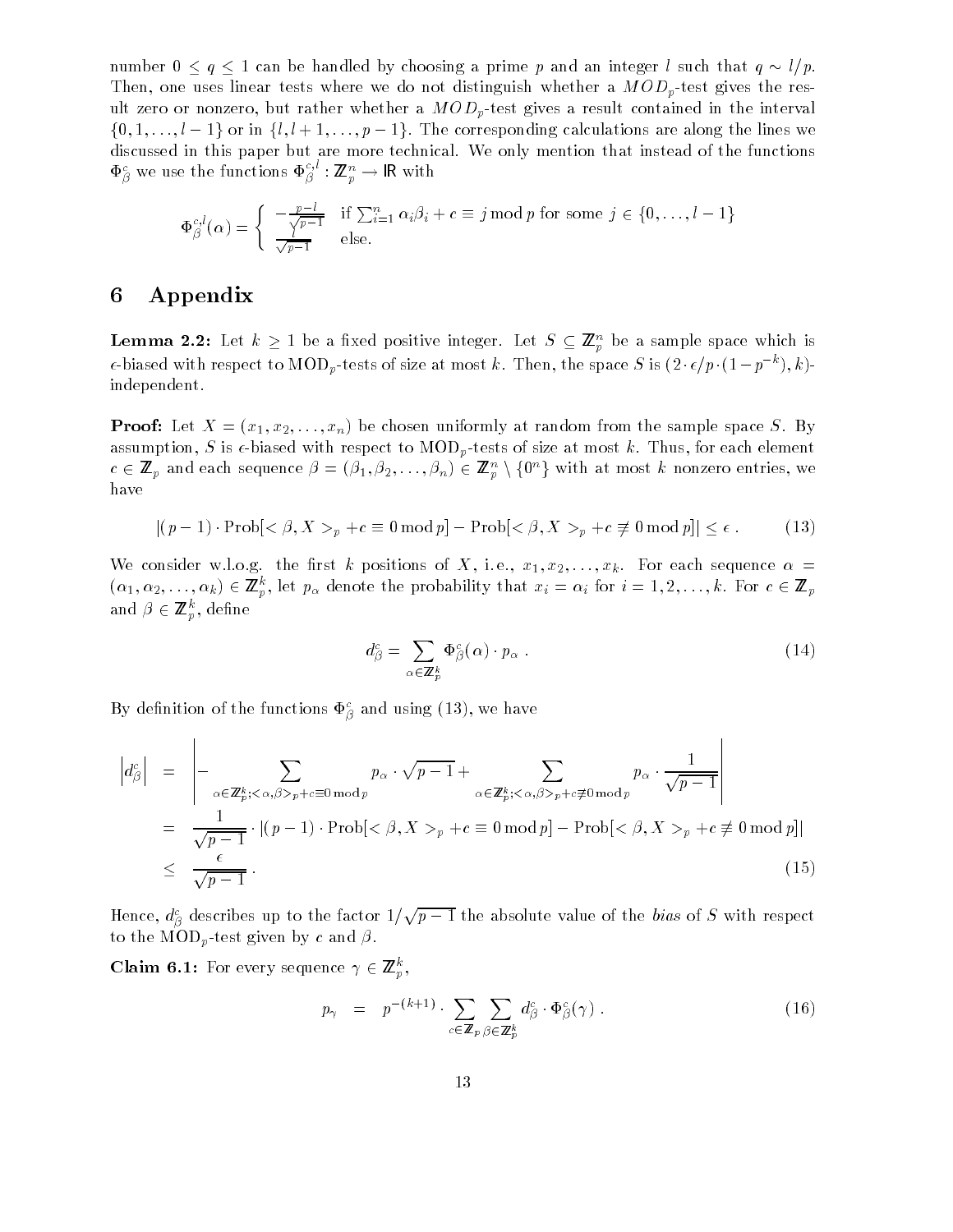**Proof:** Let the sequence  $\gamma \in \mathbb{Z}_p$  be given. By multiplying (14) by  $\Psi_\beta(\gamma)$  and summing over all possible values of  $c \in \mathbb{Z}_p$  and  $\rho \in \mathbb{Z}_p$ , we obtain

$$
\sum_{c \in \mathbb{Z}_p} \sum_{\beta \in \mathbb{Z}_p^k} d_{\beta}^c \cdot \Phi_{\beta}^c(\gamma) = \sum_{c \in \mathbb{Z}_p} \sum_{\beta \in \mathbb{Z}_p^k} \sum_{\alpha \in \mathbb{Z}_p^k} \Phi_{\beta}^c(\alpha) \cdot \Phi_{\beta}^c(\gamma) \cdot p_{\alpha} . \qquad (17)
$$

In the following, we will show that

$$
\sum_{c \in \mathbb{Z}_p} \sum_{\beta \in \mathbb{Z}_p^k} \Phi_{\beta}^c(\gamma)^2 \cdot p_{\gamma} = p_{\gamma} \cdot p^{k+1}
$$
 (18)

and that

$$
\sum_{c \in \mathbb{Z}_p} \sum_{\beta \in \mathbb{Z}_p^k} \sum_{\alpha \in \mathbb{Z}_p^k; \alpha \neq \gamma} \Phi_{\beta}^c(\alpha) \cdot \Phi_{\beta}^c(\gamma) \cdot p_{\alpha} = 0 \tag{19}
$$

To evaluate the right hand side of (17), consider

$$
\sum_{c \in \mathbb{Z}_p} \sum_{\beta \in \mathbb{Z}_p^k} \Phi_{\beta}^c(\alpha) \cdot \Phi_{\beta}^c(\gamma) \cdot p_{\alpha} \tag{20}
$$

for a fixed sequence  $\alpha \in \mathbb{Z}_p^{\times}$ . We distinguish three cases according to the value of  $\alpha$ ; hallely, Case 1:  $\alpha = \gamma$ , Case 2:  $\alpha$  and  $\gamma$  are linearly independent, and Case 3:  $\alpha$  and  $\gamma$  are linearly аерепаеш. Let  $\alpha \in \textbf{\textit{z}}_p$  be пхеа.

**Case 1:** Assume that  $\alpha = \gamma$ . Then, (20) becomes

$$
\sum_{c \in \mathbb{Z}_p} \sum_{\beta \in \mathbb{Z}_p^k} \Phi_{\beta}^c(\gamma)^2 \cdot p_{\gamma} = p_{\gamma} \cdot \sum_{\beta \in \mathbb{Z}_p^k} \left( (-\sqrt{p-1})^2 + (p-1) \cdot \left( \frac{1}{\sqrt{p-1}} \right)^2 \right)
$$
  
=  $p_{\gamma} \cdot p^{k+1}$ . (21)

**Case 2:** Next, we assume that  $\alpha$  and  $\gamma$  are infearly independent. Let  $\alpha = (\alpha_1, \alpha_2, \ldots, \alpha_k) \in \mathbb{Z}_p^{\times} \setminus \mathbb{Z}_p^{\times}$  $\{0, 1, 2, \ldots, \gamma_k\} \in \mathbb{Z}_p^{\times} \setminus \{0, 1, 2, \ldots, k\}$ . Then, there are indices  $i, j$  with  $1 \leq i \leq j \leq k$ such that the subsequences  $(\alpha_i, \alpha_j)$  and  $(\gamma_i, \gamma_j)$  are linearly independent in  $\mathbf{z}_r$ . We want to count the number of terms  $\Phi_{\beta}^c(\alpha) \cdot \Phi_{\beta}^c(\gamma)$  with the same value. To do so, for fixed  $c \in \mathbf{Z}_p$ , we partition the set  $\mathbf{Z}_p$  into four sets, namely,  $\mathbf{Z}_p = A_1(c) \cup A_2(c) \cup A_3(c) \cup A_4(c)$ where

$$
A_1(c) = \left\{ \beta \in \mathbb{Z}_p^k \mid <\alpha, \beta>_p + c \equiv 0 \bmod p \text{ and } <\beta, \gamma>_p + c \equiv 0 \bmod p \right\}
$$
  
\n
$$
A_2(c) = \left\{ \beta \in \mathbb{Z}_p^k \mid <\alpha, \beta>_p + c \equiv 0 \bmod p \text{ and } <\beta, \gamma>_p + c \not\equiv 0 \bmod p \right\}
$$
  
\n
$$
A_3(c) = \left\{ \beta \in \mathbb{Z}_p^k \mid <\alpha, \beta>_p + c \not\equiv 0 \bmod p \text{ and } <\beta, \gamma>_p + c \equiv 0 \bmod p \right\}
$$
  
\n
$$
A_4(c) = \left\{ \beta \in \mathbb{Z}_p^k \mid <\alpha, \beta>_p + c \not\equiv 0 \bmod p \text{ and } <\beta, \gamma>_p + c \not\equiv 0 \bmod p \right\}.
$$

As  $(\alpha_i, \alpha_j)$  and  $(\gamma_i, \gamma_j)$  are linearly independent, these two vectors span  $\pmb{\omega}_p^*$ . Then, for any choice of  $\beta_1,\ldots,\beta_{i-1},\beta_{i+1},\ldots,\beta_{j-1},\beta_{j+1},\ldots,\beta_k\in\mathbb{Z}_p$  and for any fixed  $r_1,r_2\in\mathbb{Z}_p$ , there exist unique  $p_i, p_j \in \mathbb{Z}_p$  such that  $p_j = (p, \ldots, p_{i-1}, p_j, p_{i+1}, \ldots, p_{i-1}, p_j, p_{i+1}, \ldots, p_k)$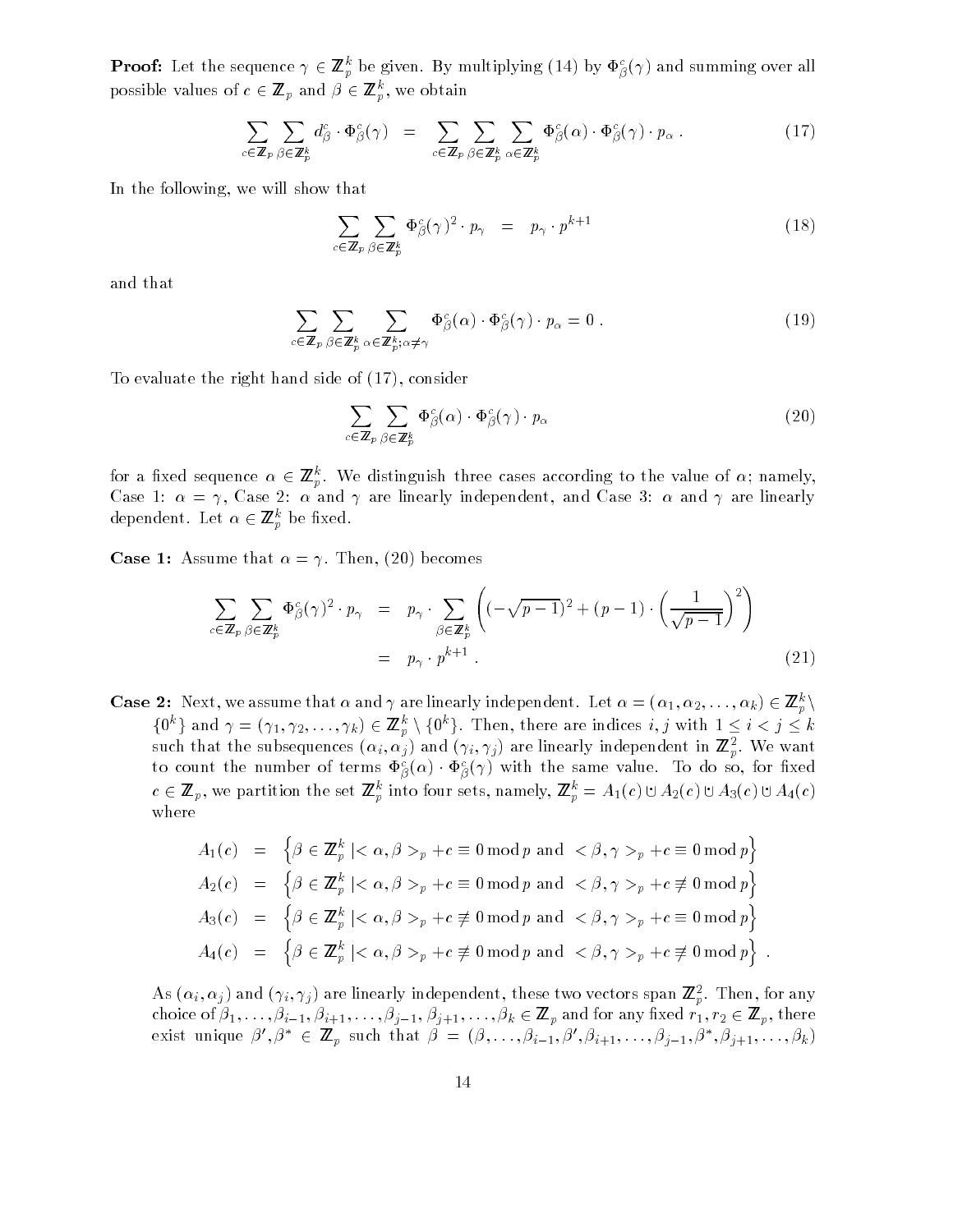satisfies  $\langle \alpha, \beta \rangle_p + c \equiv r_1 \mod p$  and  $\langle \beta, \gamma \rangle_p + c \equiv r_2 \mod p$ . Hence, the number of sequences  $p \in \mathbb{Z}_p^{\times}$  with  $\langle \alpha, \beta \rangle_p + c = r_1 \bmod p$  and  $\langle \beta, \gamma \rangle_p + c = r_2 \bmod p$  is equal to  $p^{\ldots}$  - . We infer that

$$
|A_1(c)| = p^{k-2}
$$
  
\n
$$
|A_2(c)| = |A_3(c)| = (p-1) \cdot p^{k-2}
$$
  
\n
$$
|A_4(c)| = (p-1)^2 \cdot p^{k-2}
$$

Then, for fixed  $\alpha$ , expression (20) becomes

$$
\sum_{c \in \mathbb{Z}_p} \sum_{\beta \in \mathbb{Z}_p^k} \Phi_{\beta}^c(\alpha) \cdot \Phi_{\beta}^c(\gamma) \cdot p_{\alpha}
$$
\n
$$
= p_{\alpha} \cdot \sum_{c \in \mathbb{Z}_p} \sum_{\beta \in A_1(c)} \sum_{\beta \in A_2(c)} \sum_{\beta \in A_3(c)} \sum_{\beta \in A_4(c)} \Phi_{\beta}^c(\alpha) \cdot \Phi_{\beta}^c(\gamma)
$$
\n
$$
= p_{\alpha} \cdot \sum_{c \in \mathbb{Z}_p} \left[ |A_1(c)| \cdot (p-1) + 2 \cdot |A_2(c)| \cdot (-1) + |A_4(c)| \cdot \frac{1}{p-1} \right] \tag{22}
$$
\n
$$
= 0.
$$

**Case 3:** Finally, let  $\alpha$  and  $\gamma$  be linearly dependent, but  $\alpha \neq \gamma$ . Then, we have  $\alpha = l \cdot \gamma$ for some  $\iota \in \mathbb{Z}_p \setminus \{\bot\}$ . Assume first that  $\iota \neq 0$  and  $\gamma \neq 0^+$ . We partition the set  $\mathbb{Z}_p^+$ <u>produced</u> and the product of the product of the product of the product of the product of the product of the product of the product of the product of the product of the product of the product of the product of the product as in Case 2, namely for fixed  $c \in \mathbb{Z}_p$  for  $\mathbb{Z}_p^{\times} = A_1(c) \cup A_2(c) \cup A_3(c) \cup A_4(c)$ . First, consider the set  $A_1(c)$ . If  $\beta \in A_1(c)$ , i.e.,  $\langle \alpha, \beta \rangle_p + c \equiv \langle \beta, \gamma \rangle_p + c \equiv 0 \mod p$ , then  $(l-1) < \beta, \gamma >_p \equiv 0 \bmod p$ . Since  $l \neq 1$ , we infer  $\langle \beta, \gamma \rangle_p \equiv 0 \bmod p$ . As we assumed  $\tan \gamma \neq 0$ , we have

$$
|A_1(c)| = \begin{cases} p^{k-1} & \text{if } c = 0 \\ 0 & \text{if } c \neq 0. \end{cases}
$$

Next, we consider the set  $A_2(c)$ . Let  $\beta \in A_2(c)$  and  $c \neq 0$ . If  $\langle \alpha, \beta \rangle_p + c \equiv 0 \bmod p$ , we claim that  $\langle \gamma, \beta \rangle_p + c \not\equiv 0 \mod p$ . Namely,  $\langle \gamma, \beta \rangle_p + c \equiv \frac{1}{l} \cdot (\langle \alpha, \beta \rangle_p + i \cdot c) \equiv$  $\frac{1}{l} \cdot (-c + l \cdot c) \neq 0$  mod p as  $l \neq 0, 1$  and p is a prime. Then, for  $c \neq 0$ , we only have to fulfiled  $\alpha, \beta >_p + c \equiv 0 \mod p$ , and we have  $|A_2(c)| = p^{\alpha-1}$ . For  $c = 0$ , however, we infer  $\langle \alpha, \beta \rangle_p \equiv 0 \mod p$ , i.e.,  $\langle \gamma, \beta \rangle_p \equiv 0 \mod p$ , as  $l \neq 0$ . Thus,  $|A_2(0)| = 0$ , and by symmetry we have

$$
|A_2(c)| = |A_3(c)| = \begin{cases} 0 & \text{if } c = 0 \\ p^{k-1} & \text{if } c \neq 0. \end{cases}
$$

(

As  $\mathbb{Z}_p^{\times} = A_1(c) \cup ... \cup A_4(c),$  i.e., |*i*  $\left| \mathbf{Z}_p^k \right| =$  $\vert = \sum_{i=1}^4 \vert A_i(c) \vert$  for each  $c \in \mathbb{Z}_p$ , we infer  $\vert A_4(c) \vert =$  $p^{\kappa} - \sum_{i=1}^3 |A_i(c)|,$  hence

$$
|A_4(c)| = \begin{cases} p^k - p^{k-1} & \text{if } c = 0\\ p^k - 2p^{k-1} & \text{if } c \neq 0. \end{cases}
$$

Then, (20) becomes

$$
\sum_{c\in\mathbb{Z}_p}\sum_{\beta\in\mathbb{Z}_p^k}\Phi_{\beta}^c(\alpha)\cdot\Phi_{\beta}^c(\gamma)\cdot p_{\alpha}
$$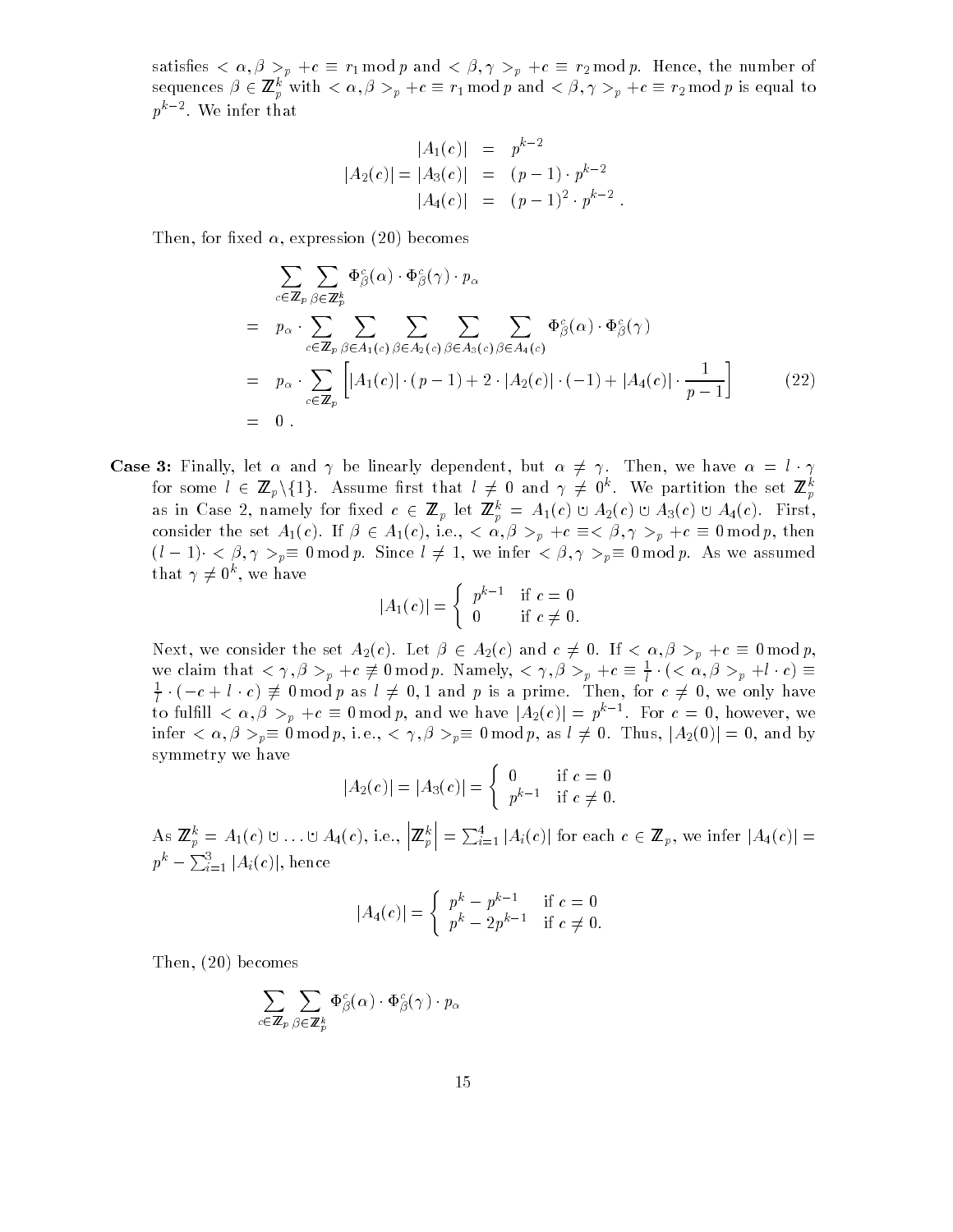$$
= \sum_{i=1}^{4} \sum_{\beta \in A_i(0)} \Phi_{\beta}^{0}(\alpha) \cdot \Phi_{\beta}^{0}(\gamma) \cdot p_{\alpha} + \sum_{c \in \mathbb{Z}_p \setminus \{0\}} \sum_{i=1}^{4} \sum_{\beta \in A_i(c)} \Phi_{\beta}^{c}(\alpha) \cdot \Phi_{\beta}^{c}(\gamma) \cdot p_{\alpha}
$$
  
\n
$$
= p_{\alpha} \cdot \left[ p^{k-1} \cdot \left( -\sqrt{p-1} \right)^{2} + \left( p^{k} - p^{k-1} \right) \cdot \left( \frac{1}{\sqrt{p-1}} \right)^{2} \right] +
$$
  
\n
$$
+ p_{\alpha} \cdot \sum_{c \in \mathbb{Z}_p \setminus \{0\}} \left[ 2 \cdot p^{k-1} \cdot (-1) + \left( p^{k} - 2 \cdot p^{k-1} \right) \cdot \left( \frac{1}{\sqrt{p-1}} \right)^{2} \right]
$$
  
\n
$$
= 0.
$$
 (23)  
\n(23)

Now, let  $\gamma = 0^{\circ}$  and  $\alpha \neq 0^{\circ}$ . We claim that

$$
\sum_{c \in \mathbb{Z}_p} \sum_{\beta \in \mathbb{Z}_p^k} \Phi_{\beta}^c(\alpha) \cdot \Phi_{\beta}^c(\gamma) \cdot p_{\alpha} = 0 \tag{24}
$$

Namely,

$$
\sum_{c \in \mathbb{Z}_p} \sum_{\beta \in \mathbb{Z}_p^k} \Phi_{\beta}^c(\alpha) \cdot \Phi_{\beta}^c(\gamma) \cdot p_{\alpha}
$$
\n
$$
= p_{\alpha} \cdot \sum_{\beta \in \mathbb{Z}_p^k} \Phi_{\beta}^0(\alpha) \cdot (-\sqrt{p-1}) + p_{\alpha} \cdot \sum_{c \in \mathbb{Z}_p \setminus \{0\}} \sum_{\beta \in \mathbb{Z}_p^k} \Phi_{\beta}^c(\alpha) \cdot \frac{1}{\sqrt{p-1}}
$$
\n
$$
= p_{\alpha} \cdot (p^{k-1} \cdot (-\sqrt{p-1})^2 + (p^k - p^{k-1}) \cdot (-1)) +
$$
\n
$$
+ p_{\alpha} \cdot \left( (p-1) \cdot p^{k-1} \cdot (-\sqrt{p-1}) \cdot \frac{1}{\sqrt{p-1}} + (p-1) \cdot (p^k - p^{k-1}) \cdot \frac{1}{(\sqrt{p-1})^2} \right)
$$
\n
$$
= 0.
$$

Summarizing (18), (19) and (17), we proved equality (16), and hence Claim 6.1.

 $\Box$ 

We continue with the proof of Lemma 2.2. By (10), we have for fixed  $\gamma \in \mathbb{Z}_p$  that

$$
p_{\gamma} - p^{-k-1} \cdot \sum_{c \in \mathbb{Z}_p} d_{0^k}^c \cdot \Phi_{0^k}^c(\gamma) = p^{-k-1} \cdot \sum_{c \in \mathbb{Z}_p} \sum_{\beta \in \mathbb{Z}_p^k \setminus \{0^k\}} d_{\beta}^c \cdot \Phi_{\beta}^c(\gamma).
$$
 (25)

Although we know only approximate values for the probabilities of the occurring subsequences, the identity  $\sum_{\alpha\in\mathbb{Z}_p^k}p_\alpha=1$  holds in any case. Using this, we obtain

$$
p^{-k-1} \cdot \sum_{c \in \mathbb{Z}_p} d_{0^k}^c \cdot \Phi_{0^k}^c(\gamma) = p^{-k-1} \cdot \left( d_{0^k}^0 \cdot \phi_{0^k}^0(\gamma) + \sum_{c \in \mathbb{Z}_p \setminus \{0\}} d_{0^k}^c \cdot \Phi_{0^k}^c(\gamma) \right)
$$
  
=  $p^{-k-1} \cdot \left( d_{0^k}^0 \cdot (-\sqrt{p-1}) + \frac{1}{\sqrt{p-1}} \cdot \sum_{c \in \mathbb{Z}_p \setminus \{0\}} d_{0^k}^c \right)$   
=  $p^{-k-1} \cdot \left( (-\sqrt{p-1}) \cdot \sum_{\alpha \in \mathbb{Z}_p^k} \Phi_{0^k}^0(\alpha) \cdot p_{\alpha} + \frac{1}{\sqrt{p-1}} \cdot \sum_{c \in \mathbb{Z}_p \setminus \{0\}} \sum_{\alpha \in \mathbb{Z}_p^k} \Phi_{0^k}^c(\alpha) \cdot p_{\alpha} \right)$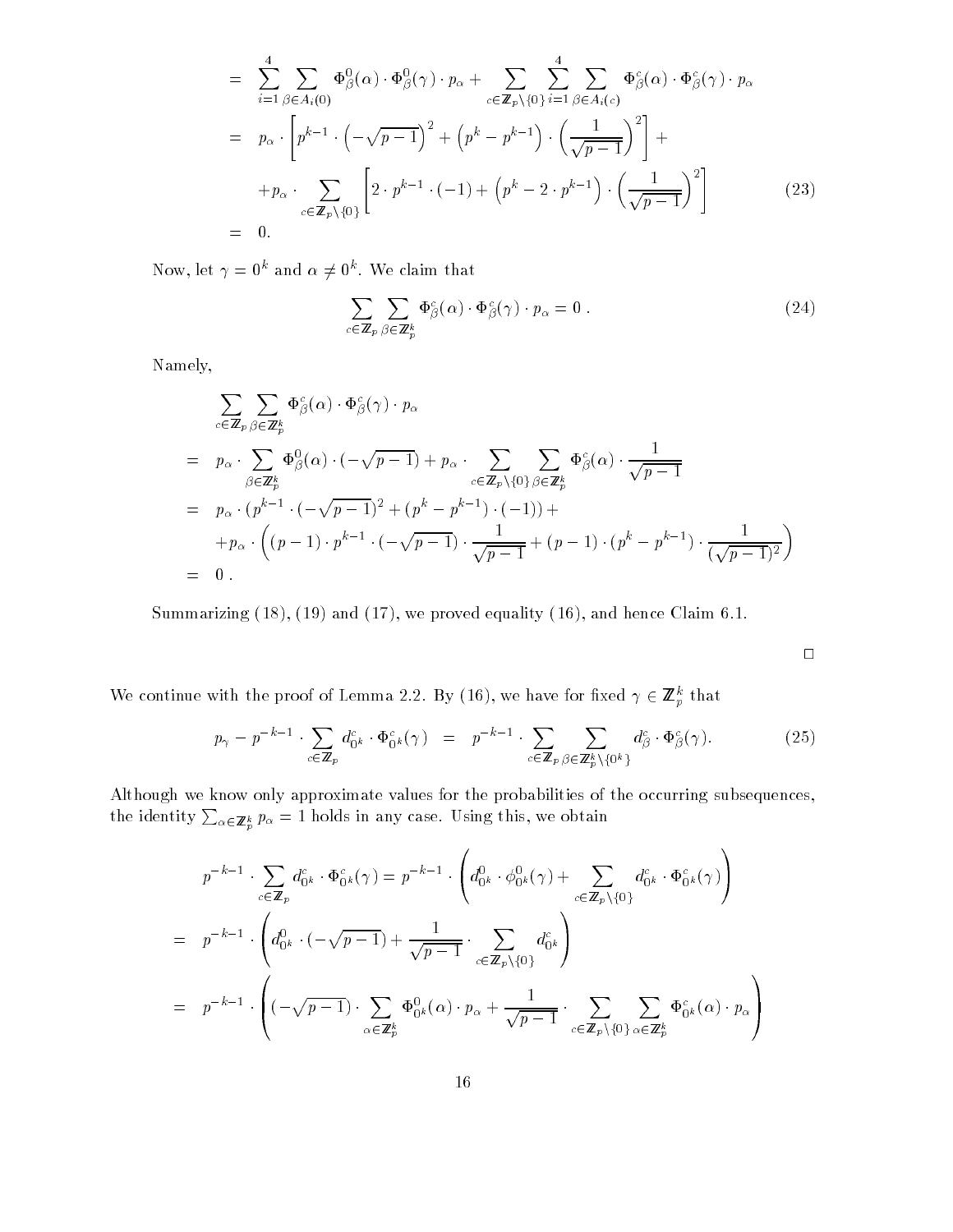$$
= p^{-k-1} \cdot \left( (p-1) \cdot \sum_{\alpha \in \mathbb{Z}_p^k} p_{\alpha} + \frac{1}{p-1} \cdot \sum_{c \in \mathbb{Z}_p \backslash \{0\}} \sum_{\alpha \in \mathbb{Z}_p^k} p_{\alpha} \right)
$$
  
=  $p^{-k}$ .

 $\mathbf{I}$ 

With (25), we infer

$$
|p_{\gamma} - p^{-k}| = p^{-k-1} \cdot \left| \sum_{c \in \mathbb{Z}_p} \sum_{\beta \in \mathbb{Z}_p^k \setminus \{0^k\}} d_{\beta}^c \cdot \Phi_{\beta}^c(\gamma) \right| \,. \tag{26}
$$

By  $(15)$ , i.e.,  $|d^c_{\beta}| \leq \epsilon/\sqrt{p-1}$ , we conclude

$$
|p_{\gamma} - p^{-k}| \leq p^{-k-1} \cdot \sum_{c \in \mathbb{Z}_p} \sum_{\beta \in \mathbb{Z}_p^k \setminus \{0^k\}} \left| d_{\beta}^c \right| \cdot \left| \Phi_{\beta}^c(\gamma) \right|
$$
  
\n
$$
\leq p^{-k-1} \cdot \frac{\epsilon}{\sqrt{p-1}} \cdot \sum_{\beta \in \mathbb{Z}_p^k \setminus \{0^k\}} \sum_{c \in \mathbb{Z}_p} |\Phi_{\beta}^c(\gamma)| = p^{-k-1} \cdot \frac{\epsilon}{\sqrt{p-1}} \cdot \sum_{\beta \in \mathbb{Z}_p^k \setminus \{0^k\}} \left( \sqrt{p-1} + \frac{p-1}{\sqrt{p-1}} \right)
$$
  
\n
$$
= \frac{2 \cdot \epsilon}{p} \cdot \left( 1 - p^{-k} \right)
$$

which finishes the proof of Lemma 2.2.  $\Box$ 

#### References

- [ABI] N. Alon, L. Babai and A. Itai, A Fast and Simple Randomized Parallel Algorithm for the Maximal Independent Set Problem, Journal of Algorithms 7, 1985, 567-583.
- [ABNR] N. Alon, J. Bruck, J. Naor, M. Naor and R. Roth, Construction of Asymptotically Good Low-Rate Error-Correcting Codes Through Pseudo-Random Graphs, IEEE Transactions on Information Theory 38, 1992, 509-516.
- [AGHP] N. Alon, O. Goldreich, J. Håstad and R. Peralta, Simple Constructions of Almost k-wise Independent Random Variables, Random Structures & Algorithms 3, 1992, 289-304. Addendum: Random Structures & Algorithms 4, 1993, 119-120.
- [AS] N. Alon and J. Spencer, *The Probabilistic Method*, Wiley & Sons, New York, 1992.
- [AMN] Y. Azar, R. Motwani and J. Naor, Approximating Probability Distributions Using Small Sample Spaces, preprint, 1995.
- [BFS] L. Babai, P. Frankl and J. Simon, Complexity Classes in Communication Complexity Theory, Proceedings 27th Annual IEEE Symposium on Foundations of Computer Science FOCS'86, 1986, 337-347.
- [BC] J. Beck and W. Chen, Irregularities of Distribution, Cambridge University Press, 1987.
- $|\text{D}\,\text{R}|$  b. Derger and J. Rompel, Simulating (log n) -wise Independence in NC, Journal of the ACM 38, 1991, 1026-1046.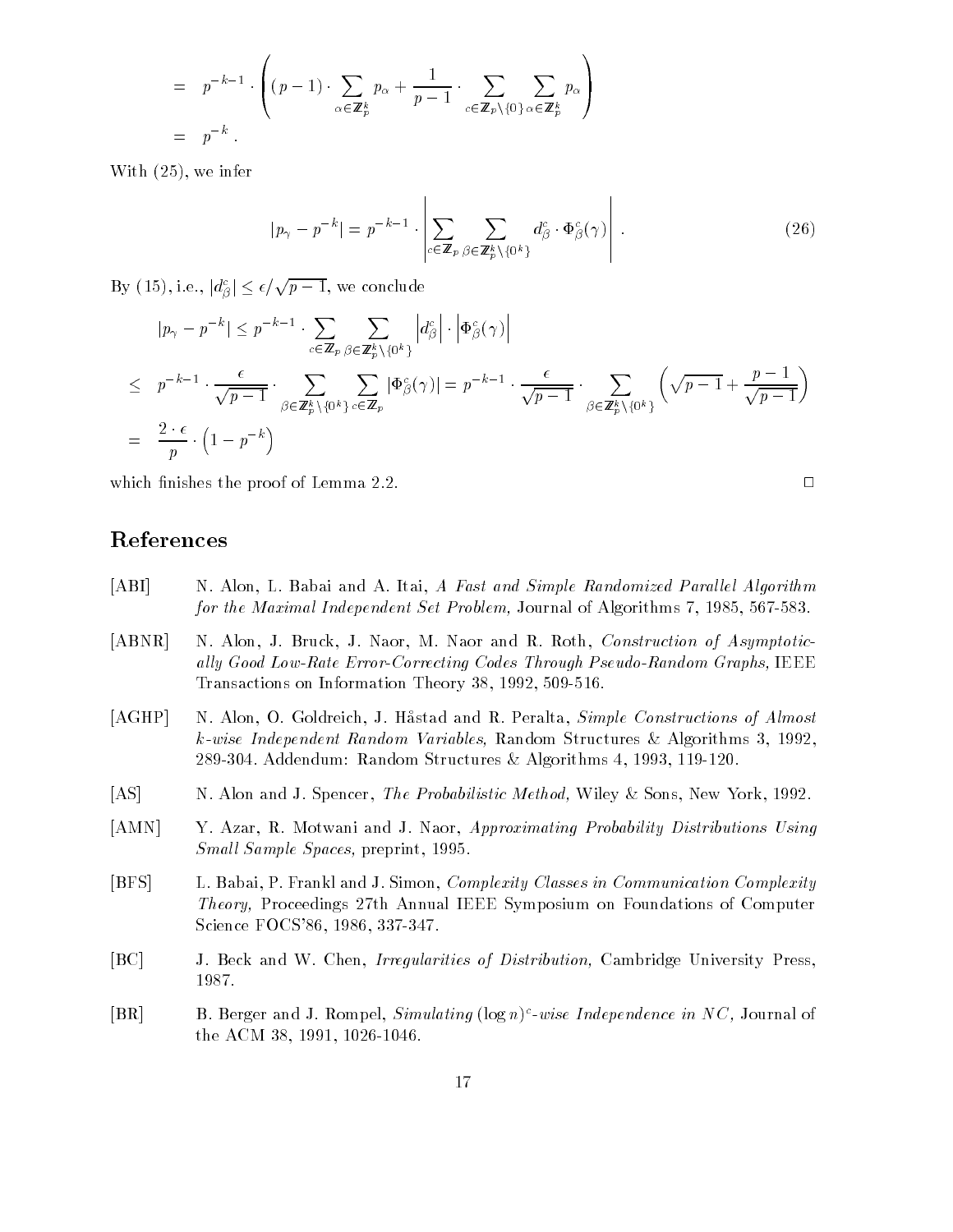- [Be] C. Bertram-Kretzberg, TH-MOD<sub>p</sub>-circuits, preprint, 1997.
- [CRS] S. Chari, P. Rohatgi and A. Srinivasan, Improved Algorithms via Approximations of Probability Distributions, Proc. 26th Annual Symposium on the Theory of Computing STOC'96, 1996, 584-592.
- [CG] B. Chor and O. Goldreich, On the Power of Two-point Based Sampling, Journal of Complexity 5, 1989, 96-106.
- [CGW] F. R. K. Chung, R. L. Graham and R. M. Wilson, *Quasi-Random Graphs*, Combinatorica 9, 1989, 345-362.
- [Ev] G. Even, Construction of Smal l Probability Spaces for Deterministic Simulation, M. Sc. thesis, Technion, Haifa, Israel, 1991.
- [EGLNV] G. Even, O. Goldreich, M. Luby, N. Nisan and B. Velickovic, Approximations of General Independent Distributions, Proc. 24th Annual ACM Symposium on the Theory of Computing STOC'92, 1992, 10-16.
- [HPS] J. Håstad, S. Phillips and S. Safra, A Well Characterized Approximation Problem, Information Processing Letters 47, 1993, 301-305.
- [KM] H. Karloff and Y. Mansour, On Construction of k-wise Independent Random Variables, Proc. 24th Annual Symposium on the Theory of Computing STOC'94, 1994, 564-573.
- [KW] R. M. Karp and A. Wigderson, A Fast Parallel Algorithm for the Maximal Independent Set Problem, Journal of the ACM 32, 1985, 762-773.
- [KP] M. Krause and P. Pudlak, On the Computational Power of Depth 2 Circuits with Threshold Modulo Gates, Proc. 26th Annual ACM Symposium on the Theory of Computing STOC'94, 1994, 48-57.
- [LPS] A. Lubotzky, R. Phillips and P. Sarnak, Ramanujan Graphs, Combinatorica 8, 1988, 261-277.
- [Lu] M. Luby, Removing Randomness in Parallel Computation without a Processor Penalty, Proc. 29th Annual Symposium on Foundations of Computer Science, 1988, 162-173.
- [MNN] R. Motwani, J. Naor and M. Naor, *The Probabilistic Method Yields Deterministic* Parallel Algorithms, Journal of Computer and System Sciences 49, 1994, 478-516.
- [NN] J. Naor and M. Naor, Small Bias Probability Spaces: Efficient Constructions and Applications, SIAM Journal on Computing 22, 1993, 838-856.
- [NSS] M. Naor, L. J. Schulman and A. Srinivasan, Splitters and Near-Optimal Derandomization, Proc. 36th Annual Symp. on Foundations of Computer Science, 1995, 182-191.
- [Pe] R. Peralta, On the Randomness Complexity of Algorithms, CS Research Report TR 90-1, University of Wiskonsin, Milwaukee, 1990.